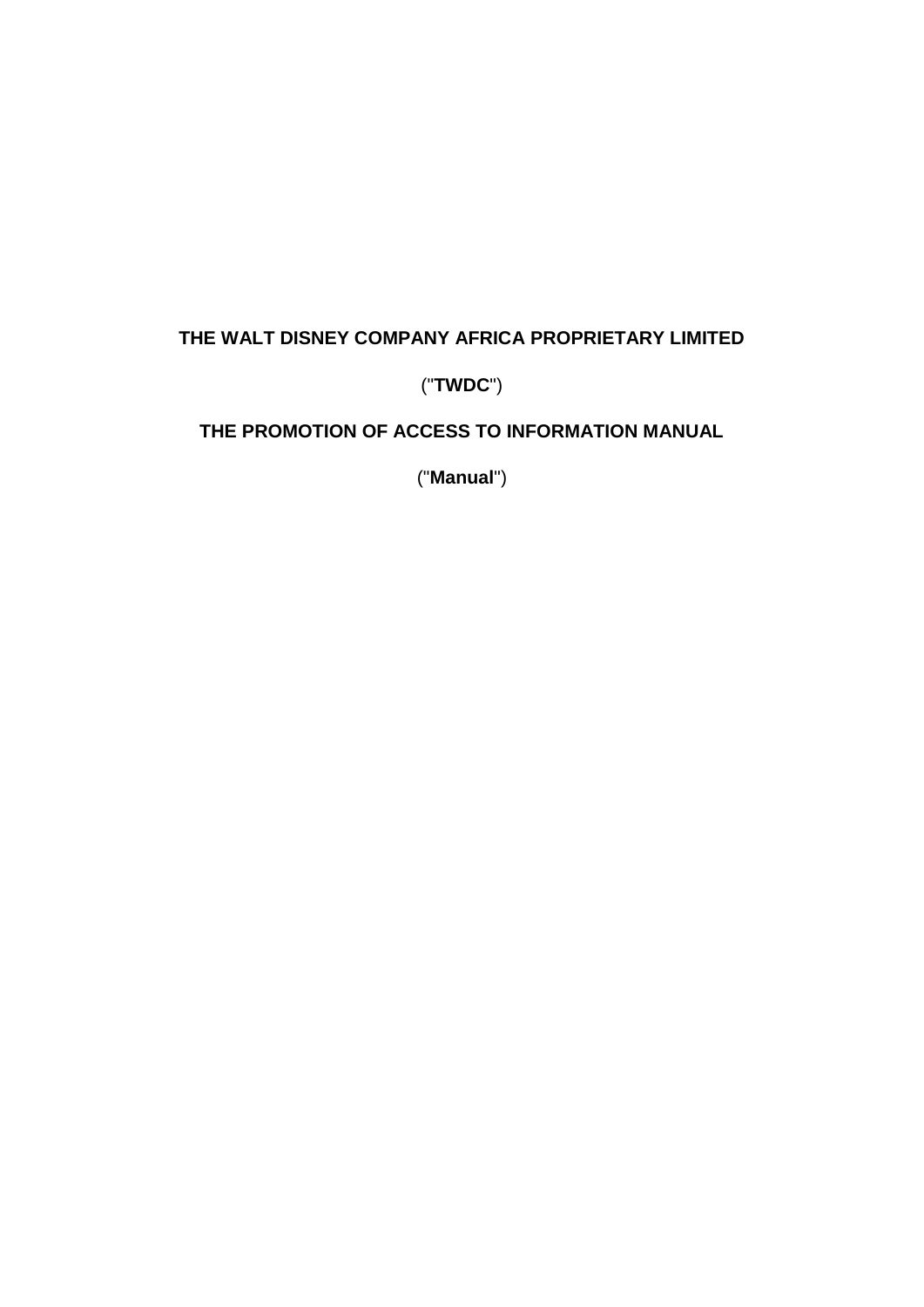#### **1. PREAMBLE**

The *Promotion of Access to Information Act, 2000* ("**PAIA**") came into operation on 9 March 2001. PAIA seeks, among other things, to give effect to the Constitutional right of access to any information held by the State or by any other person where such information is required for the exercise or protection of any right and gives natural and legal persons (includes reference to juristic persons) the right of access to records held by either a private or public body, subject to certain limitations, in order to enable them to exercise or protect their rights. Where a request is made in terms of PAIA to a private body, that private body must disclose the information if the requester is able to show that the record is required for the exercise or protection of any rights, and provided that no grounds of refusal contained in PAIA are applicable. PAIA sets out the requisite procedural issues attached to information requests.

Section 51 of PAIA obliges private bodies to compile a manual to enable a person to obtain access to information held by such private body and stipulates the minimum requirements that the manual has to comply with.

This document constitutes TWDC's Promotion Of Access To Information Manual ("Manual"). This Manual is compiled in accordance with section 51 of PAIA as amended by the *Protection of Personal Information Act, 2013* ("**POPIA**"), which gives effect to everyone's Constitutional right to privacy. POPIA promotes the protection of personal information processed by public and private bodies, including certain conditions so as to establish minimum requirements for the processing of personal information. POPIA amends certain provisions of PAIA, balancing the need for access to information against the need to ensure the protection of personal information by providing for the establishment of an Information Regulator to exercise certain powers and perform certain duties and functions in terms of POPIA and PAIA, providing for the issuing of codes of conduct and laying down the rights of persons regarding unsolicited electronic communications and automated decision making in order to regulate the flow of personal information and to provide for matters concerned therewith.

This PAIA manual also includes information on the submission of objections to the processing of personal information and requests to delete or destroy personal information or records thereof in terms of POPIA.

#### 2. **ABOUT TWDC**

TWDC (also referred to as 'Disney') is a diversified multinational mass media and entertainment company. TWDC established itself as a leader in the global animation industry before diversifying into, amongst other things, live-action film production, television, and theme parks. Disney is known for its film studio division, The Walt Disney Studios, which includes Walt Disney Pictures, Walt Disney Animation Studios, Pixar, Marvel Studios, Lucasfilm, 20th Century Studios, Searchlight Pictures, and Blue Sky Studios. Disney's other main business units include divisions in television, broadcasting, streaming media, theme park resorts, consumer products, publishing, and international operations.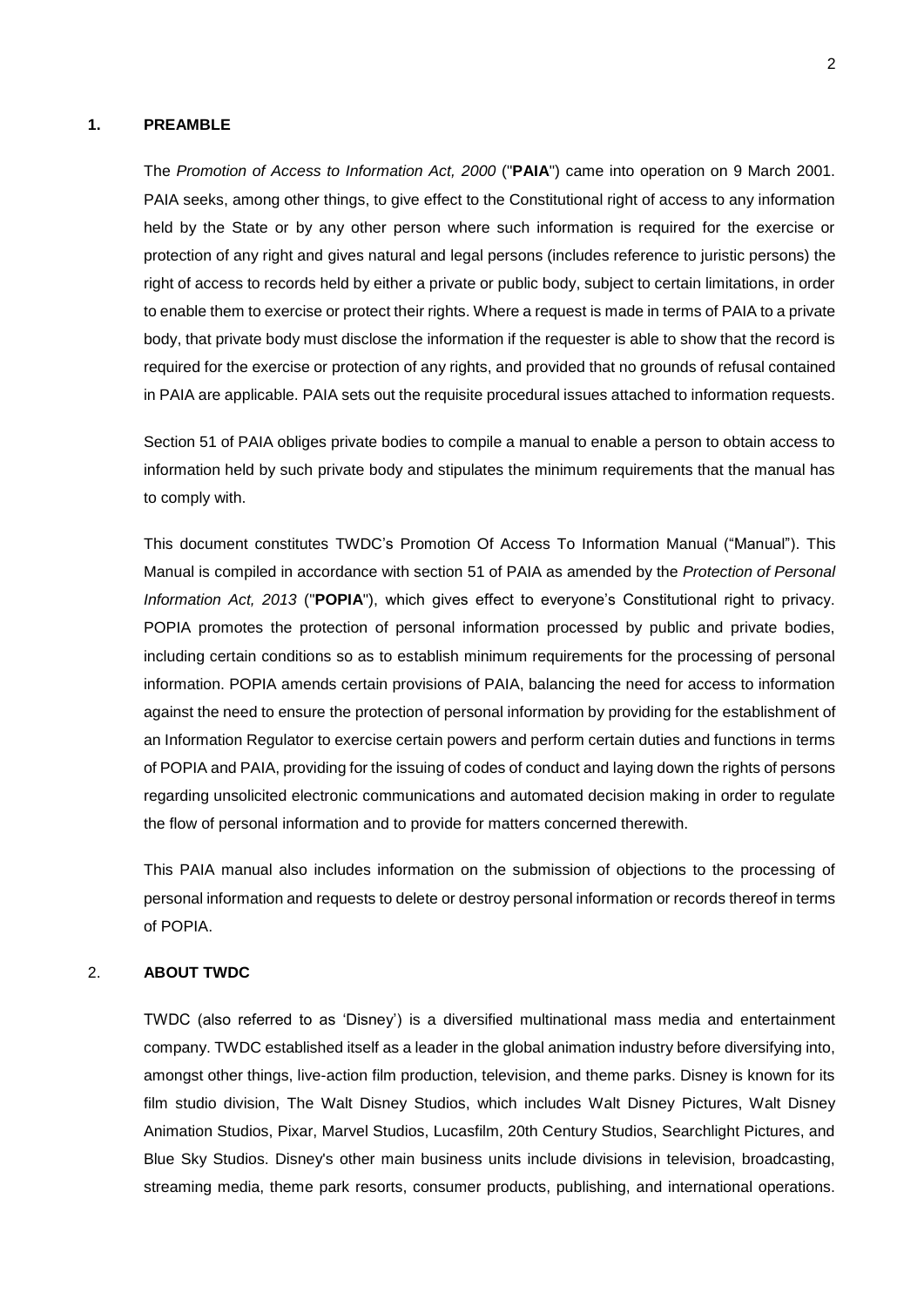Through these various segments, Disney owns and operates the ABC broadcast network; cable television networks such as Disney Channel, ESPN, Freeform, FX, and National Geographic; publishing, merchandising, music, and theatre divisions and direct-to-consumer streaming services such as Hulu, ESPN+, and Hotstar.

Disney, in various capacities, has a presence in a number of territories worldwide, including Europe, the Middle East and Africa. On the African continent, Disney has a presence in Sub-Sahara Africa through its entertainment channels broadcast on various subscription broadcasting services and in Southern Africa, East Africa and West Africa through our theatrical distribution activities.

Disney has had a presence in South Africa for over 50 years. The Disney Africa business is headquartered in South Africa, with offices in Cape Town and Johannesburg, with 53 employees across both offices. The Disney operations in South Africa include the following:

- TV channels, such as National Geographic, National Geographic Wild, Disney Channel, Disney Junior, ESPN 1, ESPN 2;
- TWDC also licenses content to the public broadcaster, the South Africa Broadcasting Corporation ("**SABC**") and to commercial free-to-air ("**FTA**") broadcaster, eTV.

### <span id="page-2-0"></span>**3. CONTACT DETAILS**

| Name of Private Body:                 | The Walt Disney Company Africa<br><b>Proprietary Limited</b> |
|---------------------------------------|--------------------------------------------------------------|
| Designated Information Officer:       | Ms. Christine Service                                        |
| Email address of Information Officer: | TFCF.privacy.africa@disney.com                               |
| Postal address:                       | 16 Fricker road, Illovo, South Africa,<br>2196               |
| Street address:                       | 16 Fricker road, Illovo, South Africa,<br>2196               |
| Phone number:                         | +27117722515                                                 |

### **4. INFORMATION REGULATORS GUIDE**

An official Guide has been compiled which contains information to assist a person wishing to exercise a right of access to information in terms of PAIA and POPIA. This Guide is made available by the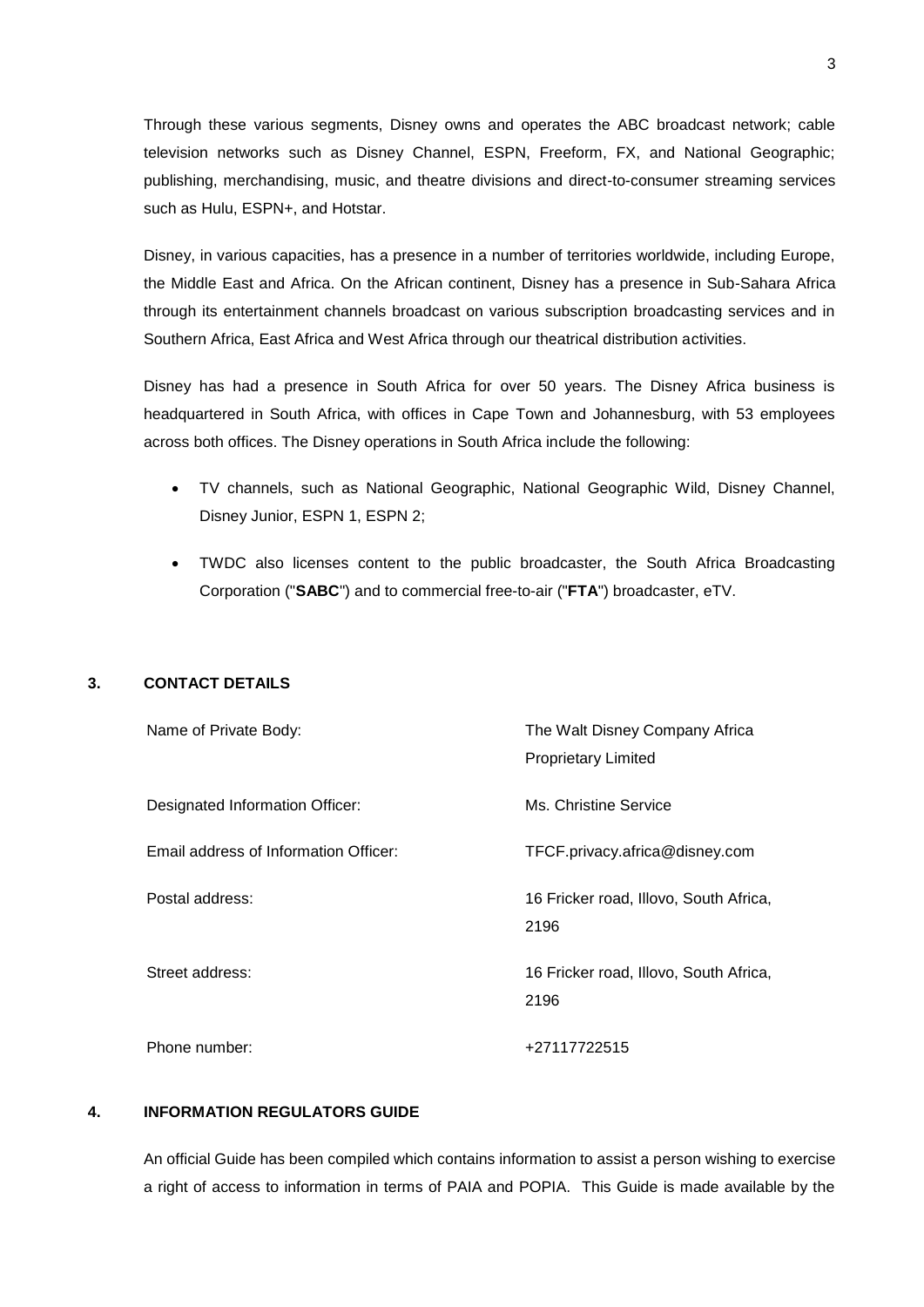Information Regulator (established in terms of POPIA). Copies of the updated Guide are available from the Information Regulator in the manner prescribed below. Any enquiries regarding the Guide should be directed to:

| <b>Postal Address:</b>   | P.O. Box 31533, Braamfontein, Johannesburg, 2017     |
|--------------------------|------------------------------------------------------|
| <b>Physical Address:</b> | UD House, 27 Stiemens Street, Braamfontein,          |
|                          |                                                      |
|                          | Johannesburg, 2001                                   |
|                          |                                                      |
| <b>E-mail Address:</b>   | inforeg@justice.gov.za; complaints.IR@justice.gov.za |
|                          |                                                      |
| Website:                 | https://www.justice.gov.za/inforeg/                  |
|                          |                                                      |

### **5. OBJECTIVES OF THIS MANUAL**

The objectives of this Manual are:

- to provide a list of all records held by the legal entity;
- to set out the requirements with regard to who may request information in terms of PAIA as well as the grounds on which a request may be denied;
- to define the manner and form in which a request for information must be submitted; and
- to comply with the additional requirements imposed by POPIA.

#### **6. ENTRY POINT FOR REQUESTS**

PAIA provides that a person may only make a request for information, if the information is required for the exercise or protection of a legitimate right.

Information will therefore not be furnished unless a person provides sufficient particulars to enable TWDC to identify the right that the requester is seeking to protect, as well as an explanation as to why the requested information is required for the exercise or protection of that right. The exercise of an individual's rights is subject to justifiable limitations, including the reasonable protection of privacy, confidentiality and effective, efficient and good governance. PAIA and the request procedure contained in this Manual may not be used for access to a record for the purpose of criminal or civil proceedings, nor should information be requested after the commencement of such proceedings.

The Information Officer has been delegated with the task of receiving and co-ordinating all requests for access to records in terms of PAIA, in order to ensure proper compliance with PAIA and POPIA.

The Information Officer will facilitate the liaison with the internal legal team on all of these requests.

All requests in terms of PAIA and this Manual must be addressed to the Information Officer using the details in paragraph [3](#page-2-0) above.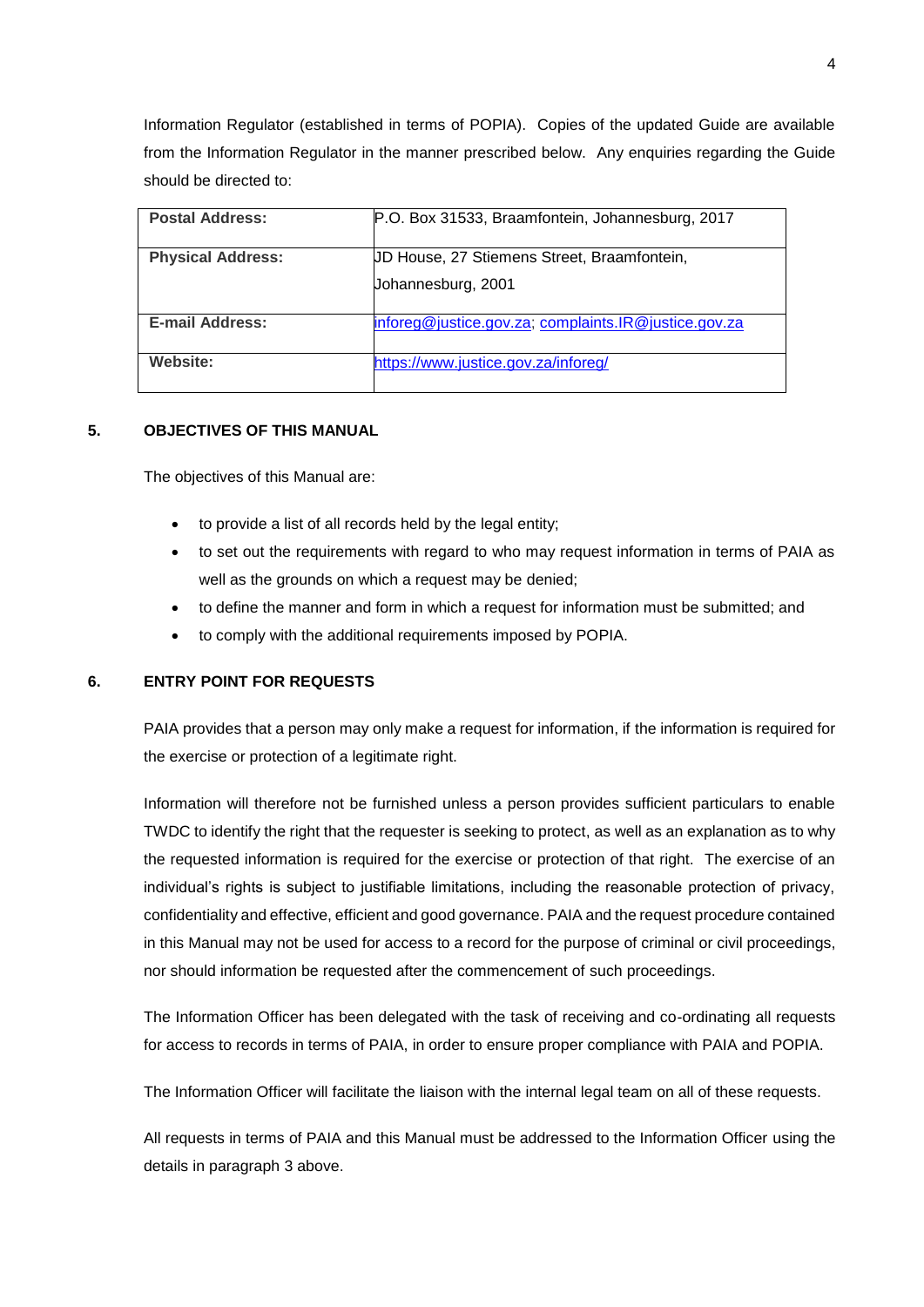#### **7. AUTOMATICALLY AVAILABLE INFORMATION**

Information that is obtainable via the TWDC website about TWDC is automatically available and need not be formally requested in terms of this Manual.

The following categories of records are automatically available for inspection, purchase or photocopying:

- brochures
- press releases
- publication; and
- various other marketing and promotional materials.

#### **8. INFORMATION AVAILABLE IN TERMS OF POPIA**

In compliance with POPIA, personal information must be processed for a specified purpose. The purpose for which data is processed by TWDC will depend on the nature of the data and the particular data subject. This purpose is ordinarily disclosed, explicitly or implicitly, at the time the data is collected.

**8.1. Categories of personal information collected by TDWC, to be read in conjunction with the [TWDC Privacy Policy,](https://privacy.thewaltdisneycompany.com/en/) [TWDC Privacy Notice for Vendors, Contractors, Service](https://disneycasting.net/privacy/index.html#infowecollect)  [Providers and other External Resources](https://disneycasting.net/privacy/index.html#infowecollect) and [TWDC Privacy Policy for Journalists and](http://cdnvideo.dolimg.com/cdn_assets/01cf47f7182185de66b08430b0fa949357208000.pdf)  [other PR contacts](http://cdnvideo.dolimg.com/cdn_assets/01cf47f7182185de66b08430b0fa949357208000.pdf)**.

#### **8.2. TWDC may collect the following categories of personal information:**

- **registration information**, which may include your first name and surname, country of residence, gender, date of birth, email address, username, and password;
- **transaction information**, such as your postal address, telephone number, and payment information;
- **information provided in public forums**, which consist of comments or content that you post on TWDC platforms, and the personal information about you that accompanies those posts or content, which may include a name, user name, comments, likes, status, profile information and picture. Information provided in public forums is always public, which means it is available to everyone and may be displayed in search results on external search engines.
- **information which may be provided either one-to-one or within a limited group during the course of communications**, using TWDC's message, chat, post, or similar functionality, but only where TWDC are permitted by applicable law to collect this information;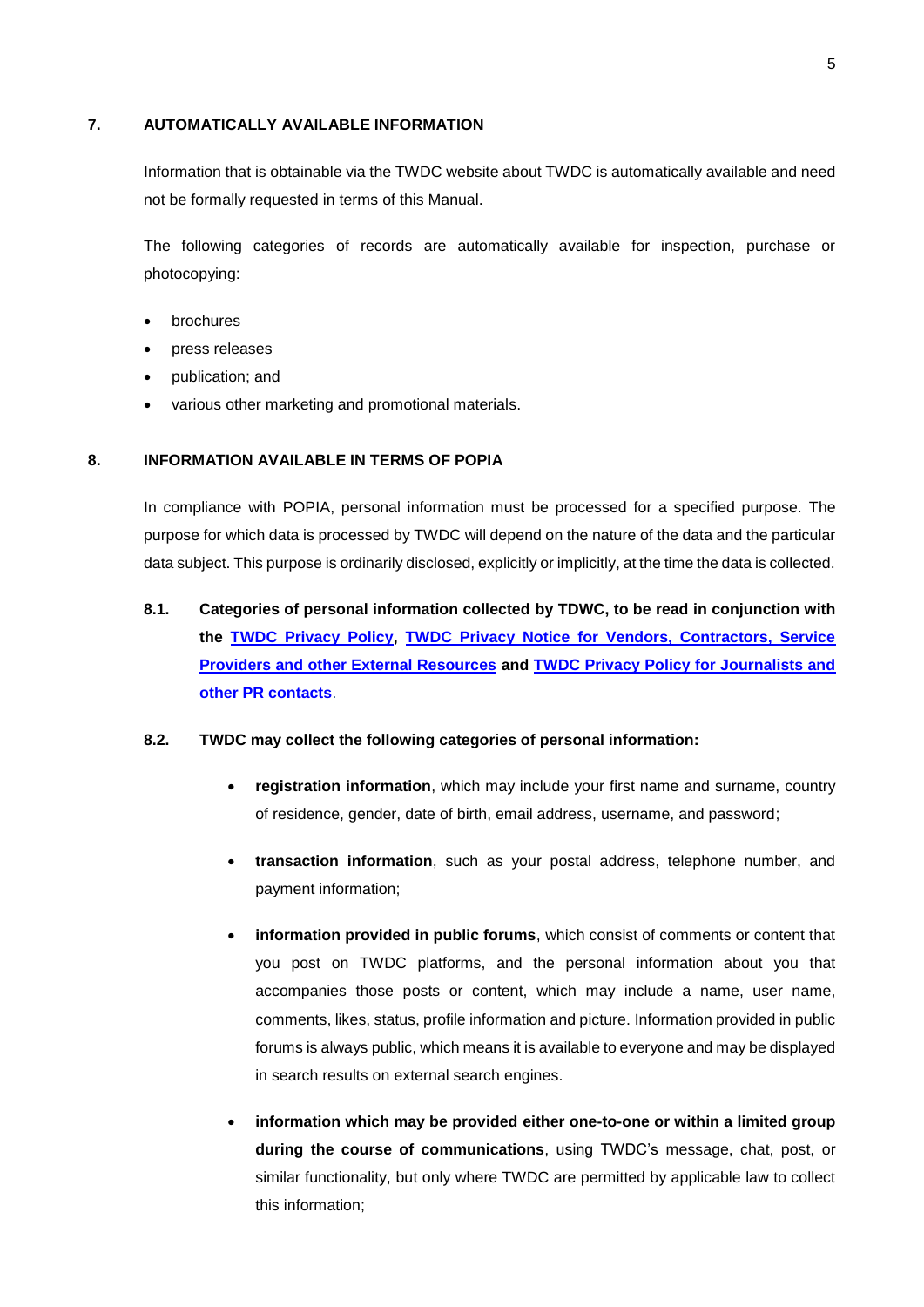- **information obtained from a third party**, such as a site or platform provider, about the use of TWDC's applications on third-party platforms or devices;
- **location information**, including location information provided by a mobile or other device interacting with one of TWDC sites or applications, or physical properties (including through beacon technologies), or associated with your IP address or other online or device identifier, where we are permitted by law to process this information;
- **activity information** about your use, and the use by any person(s) you authorise through your account, of TWDC sites and applications, such as the content you view or post, how often you use our services, and your preferences;
- **usage, viewing, technical, and device data** when you visit TWDC sites, use TWDC applications on third-party sites or platforms, or open emails TWDC send, or connect with TWDC wireless Internet access services and other similar technologies, including your browser or device type, unique device identifier, and IP address;
- **still or video images** captured by cameras or readers on or around TWDC physical properties;
- **call recordings** when you call TWDC reservation centres or other guest services phone numbers; and
- **8.3. Categories of employment-related personal information collected by TDWC, to be read in conjunction with TWDC (South Africa) Employee Notice, available to all employees via the internal company network such as:**
	- your name, contact details (address, telephone numbers, etc.), date and place of birth, nationality, passport details, ID card, driver's licence, work permit number (if applicable), marital status, dependents, gender and emergency contact information;
	- recruitment and CV information, including educational background, any checks carried out (e.g. references obtained with your consent);
	- payroll details, including national insurance number, tax number, bank account details;
	- compensation insurance and benefits details;
	- performance appraisals, absence information, records of training, promotions, investigations and disciplinary matters; and
	- staff survey information;.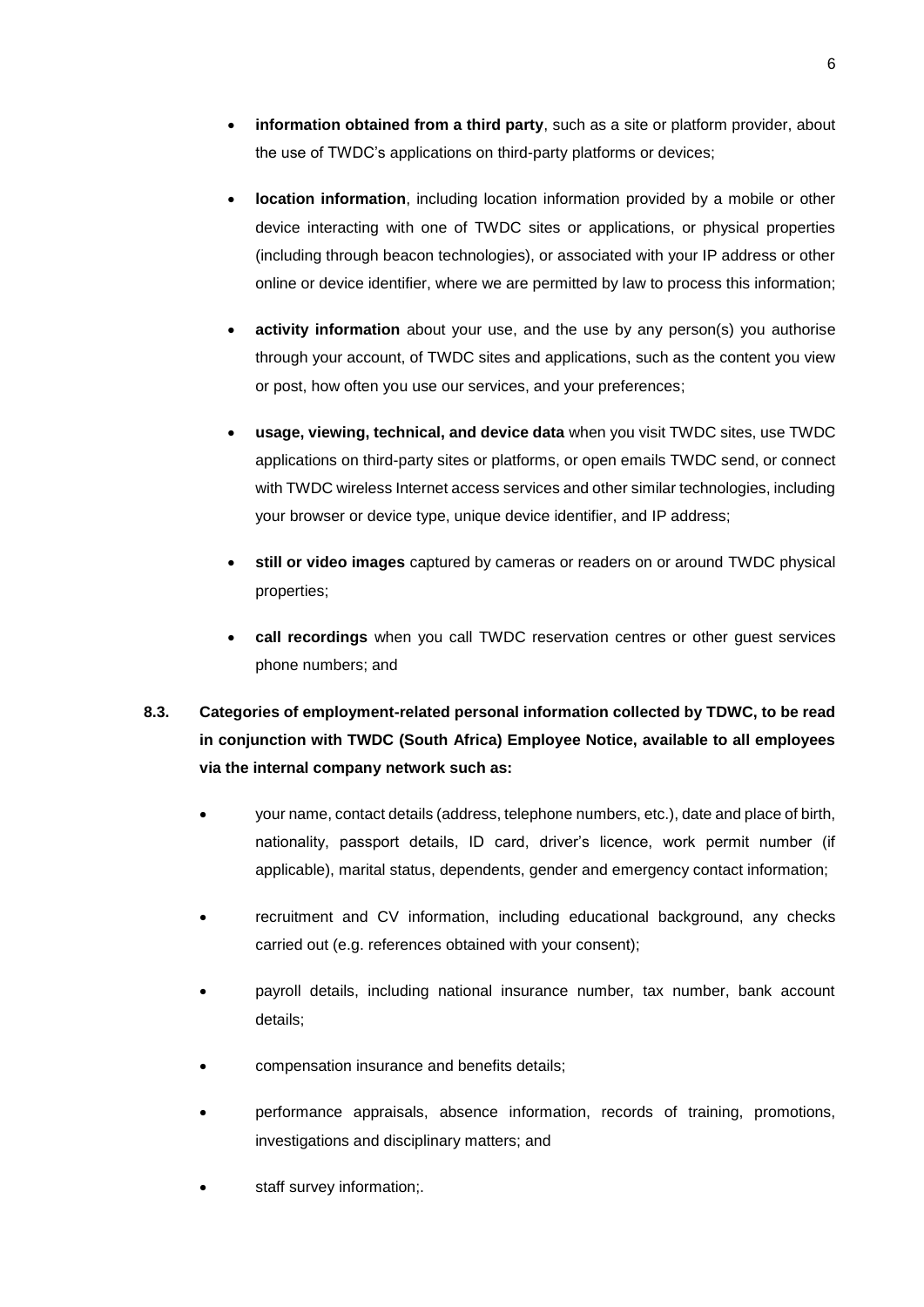- **8.4. The purposes of processing (non-employee related) personal information (for purposes of processing of employee-related information, please refer to TWDC (South Africa) Employee Notice, available to all employees on the internal company network).**
	- provide you with the experiences, products, and services you request, view, engage with, or purchase;
	- communicate with you about your account or transactions with us and send you information or request feedback about features on TWDC sites and applications or changes to TWDC policies;
	- send you offers and promotions for TWDC products and services or third-party products and services;
	- personalise content and experiences;
	- provide you with targeted advertising based on your activity on TWDC sites and applications and on third-party sites and applications; To learn more about how TWDC use your information for personalisation and tracking, please visit [Online Tracking](https://privacy.thewaltdisneycompany.com/en/privacy-controls/online-tracking-and-advertising/)  [Technologies and Advertising;](https://privacy.thewaltdisneycompany.com/en/privacy-controls/online-tracking-and-advertising/)
	- operate, understand, optimise, develop, or improve TWDC sites, applications, products, services and operations, including by using guest survey research and analytics tools;
	- detect, investigate and prevent activities that may violate TWDC policies, pose safety issues, or be fraudulent or illegal; and
		- Notify you of product recalls or safety issues.

# **8.5. A description of the categories of data subjects and of the information or categories of information relating thereto:**

Please note the below provides an overview of the categories of personal information that may be collected and processed per categories of data subjects. Therefore, each section should be read in conjunction with the respective dedicated policy/notice, laying down the specific types of personal information collected from the respective category of data subjects, depending on the relationship between the data subject(s) and TWDC.

|          | Description of the categories of data   Categories of information relating thereto |
|----------|------------------------------------------------------------------------------------|
| subjects |                                                                                    |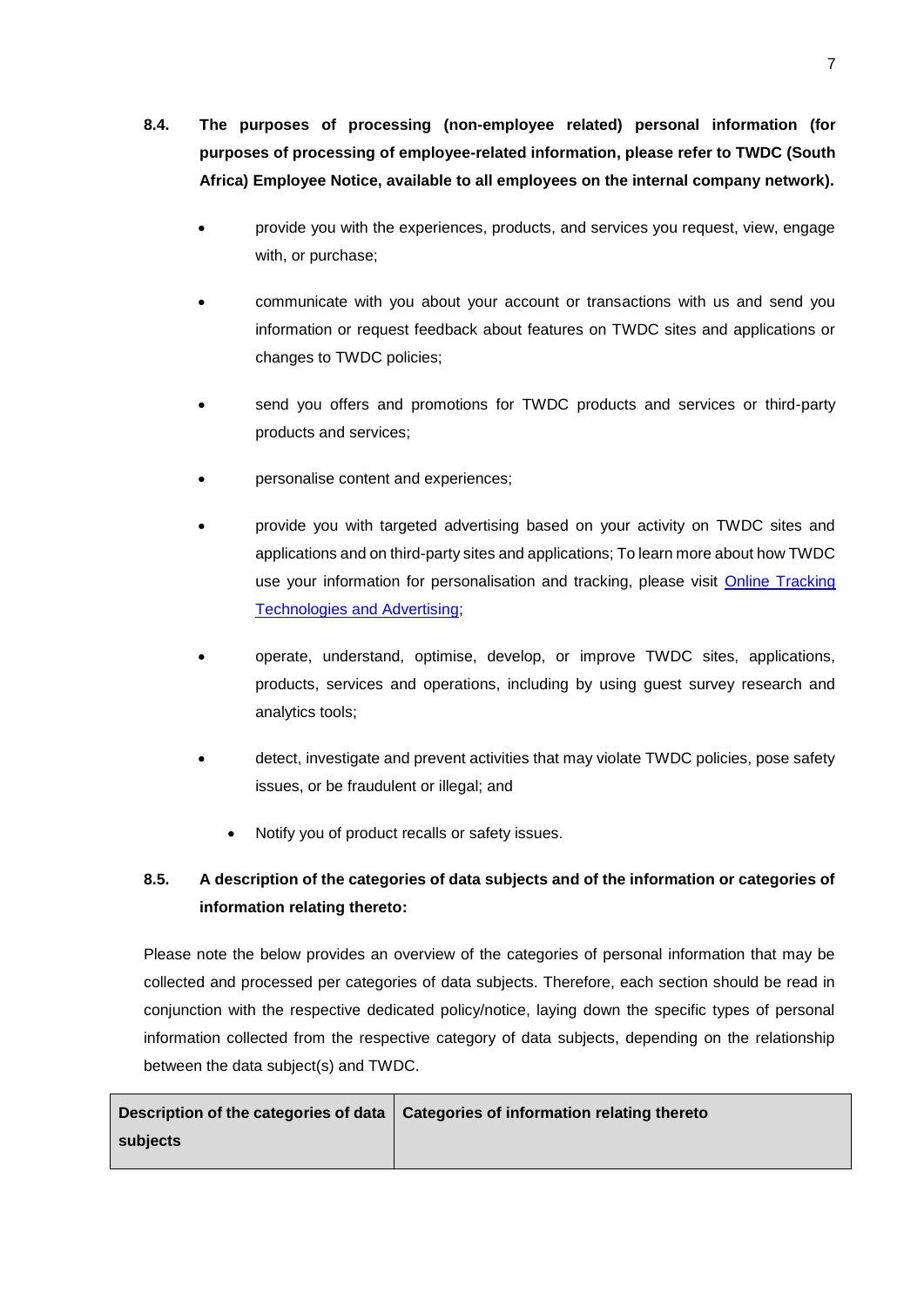| <b>Customers/Guests</b> | Registration information you provide when you create an account,<br>enter a promotion, or link your profile on a third-party site or platform<br>with your registration account, such as your first name and surname,<br>country of residence, gender, date of birth, email address,<br>username, and password;                                            |
|-------------------------|------------------------------------------------------------------------------------------------------------------------------------------------------------------------------------------------------------------------------------------------------------------------------------------------------------------------------------------------------------|
|                         | Transaction information you provide when you request information,<br>contact Guest Services, or purchase, return, request, or exchange a<br>product or service from us, such as your postal address, telephone<br>number, and payment information;                                                                                                         |
|                         | Information you provide in public forums on our sites and<br>applications, such as your public posts;                                                                                                                                                                                                                                                      |
|                         | Information sent either one-to-one or within a limited group using our<br>message, chat, post, or similar functionality, where we are permitted<br>by applicable law to collect this information;                                                                                                                                                          |
|                         | Information we obtain from a third party, such as a site or platform<br>provider, about use of our applications on third-party platforms or<br>devices;                                                                                                                                                                                                    |
|                         | Location information, including location information provided by a<br>mobile or other device interacting with one of our sites, applications,<br>or physical properties (including through beacon technologies), or<br>associated with your IP address or other online or device identifier,<br>where we are permitted by law to process this information; |
|                         | Activity information about your use, and the use by any person(s)<br>you authorize through your account, of our sites and applications,<br>such as the content you view or post, how often you use our<br>services, and your preferences;                                                                                                                  |
|                         | Usage, viewing, technical, and device data when you visit our sites,<br>use our applications on third-party sites or platforms, or open emails<br>we send, or connect with our wireless Internet access services and<br>other similar technologies, including your browser or device type,<br>unique device identifier, and IP address;                    |
|                         | Still or video images captured by cameras or readers on or around<br>our physical properties; and                                                                                                                                                                                                                                                          |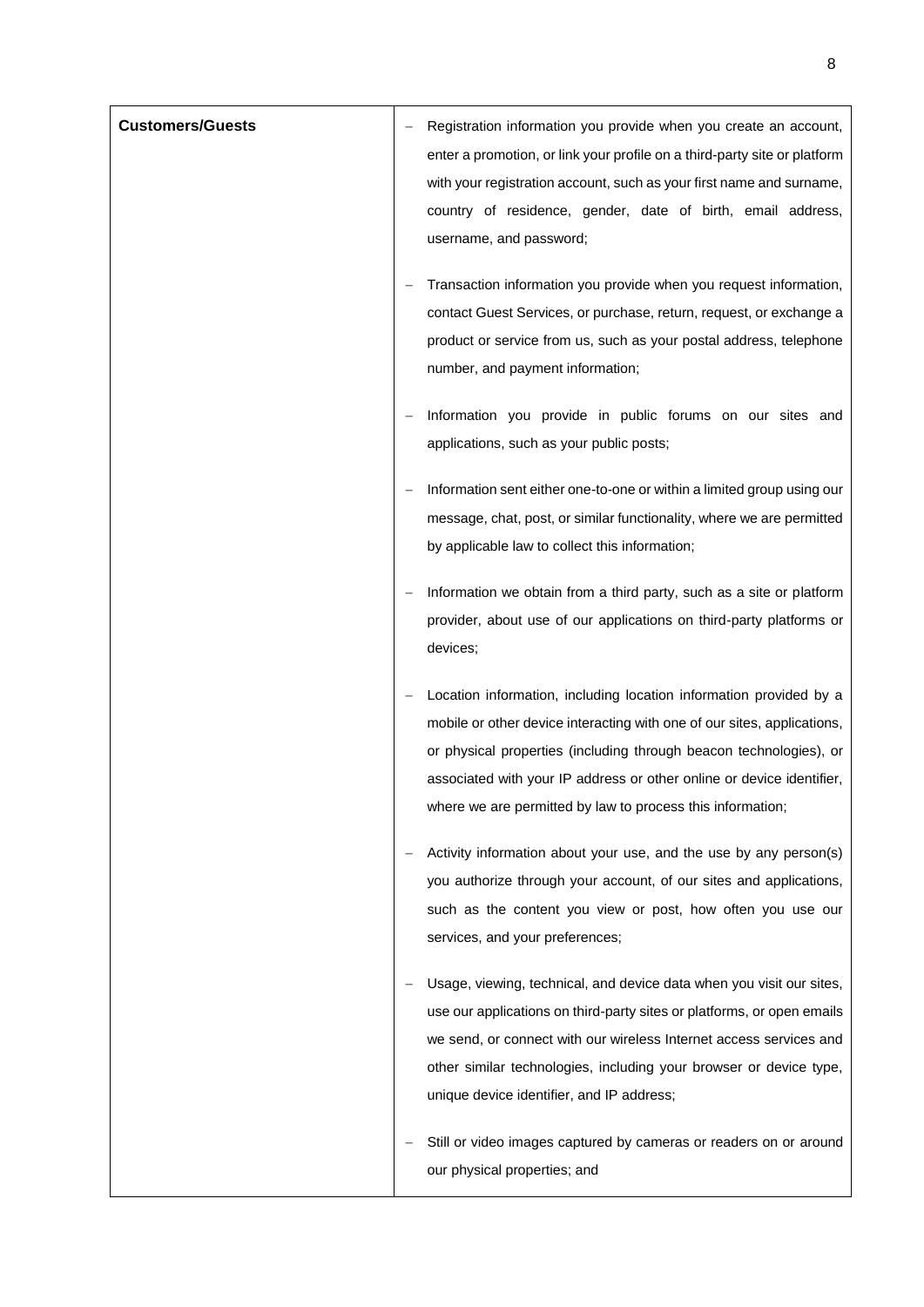|                                                                                 | Call recordings when you call our reservation centres or other guest<br>services phone numbers. For more details please refer to TWDC<br><b>Privacy Policy.</b>                                                                                                                                                                                                                                                                                                                                                                                                                                                                                                                   |  |
|---------------------------------------------------------------------------------|-----------------------------------------------------------------------------------------------------------------------------------------------------------------------------------------------------------------------------------------------------------------------------------------------------------------------------------------------------------------------------------------------------------------------------------------------------------------------------------------------------------------------------------------------------------------------------------------------------------------------------------------------------------------------------------|--|
| <b>Employees</b>                                                                | Contact details, previous employment, qualifications and historical<br>information, information used to verify your identity, information<br>regarding current employment at TWDC. For more information please<br>refer to TWDC South Africa Employee Notice, available to all<br>employees on the internal company intranet.                                                                                                                                                                                                                                                                                                                                                     |  |
| <b>Vendors/Contractors/Service</b><br><b>Providers/other External Resources</b> | Registration information;<br>information sent either one-to-one or within a limited group using<br>our message, chat, post, or similar functionality, where we are<br>permitted by applicable law to collect this information;<br>location information, including location information provided by a<br>mobile or other device interacting with one of our sites or                                                                                                                                                                                                                                                                                                               |  |
|                                                                                 | applications (including through beacon technologies), or associated<br>with your IP address, with your consent and where we are permitted<br>by law to process this information;<br>activity information about your use, and the use by any person(s)<br>you authorize through your account, of our sites and applications,<br>such as the content you view or post, how often you use our<br>services, and your preferences; and usage, viewing, technical, and<br>device data when you visit our sites, use our applications on third-<br>party sites or platforms, or open emails we send, including your<br>browser or device type, unique device identifier, and IP address. |  |
|                                                                                 | For more details please refer to <b>TWDC Privacy Notice For Vendors</b> ,<br><b>Contractors, Service Providers And Other External Resources.</b>                                                                                                                                                                                                                                                                                                                                                                                                                                                                                                                                  |  |
| Job applicants                                                                  | Information in connection with an employment application, including<br>contact information, work authorization status, CV/resume, previous<br>work experience and education information, skills, references, work-<br>related licenses, permits and certifications; any other information you<br>elect to provide to us (e.g., awards or professional memberships).<br>For more details please refer to <b>TWDC Privacy Notice For Vendors</b> ,<br><b>Contractors, Service Providers And Other External Resources.</b>                                                                                                                                                           |  |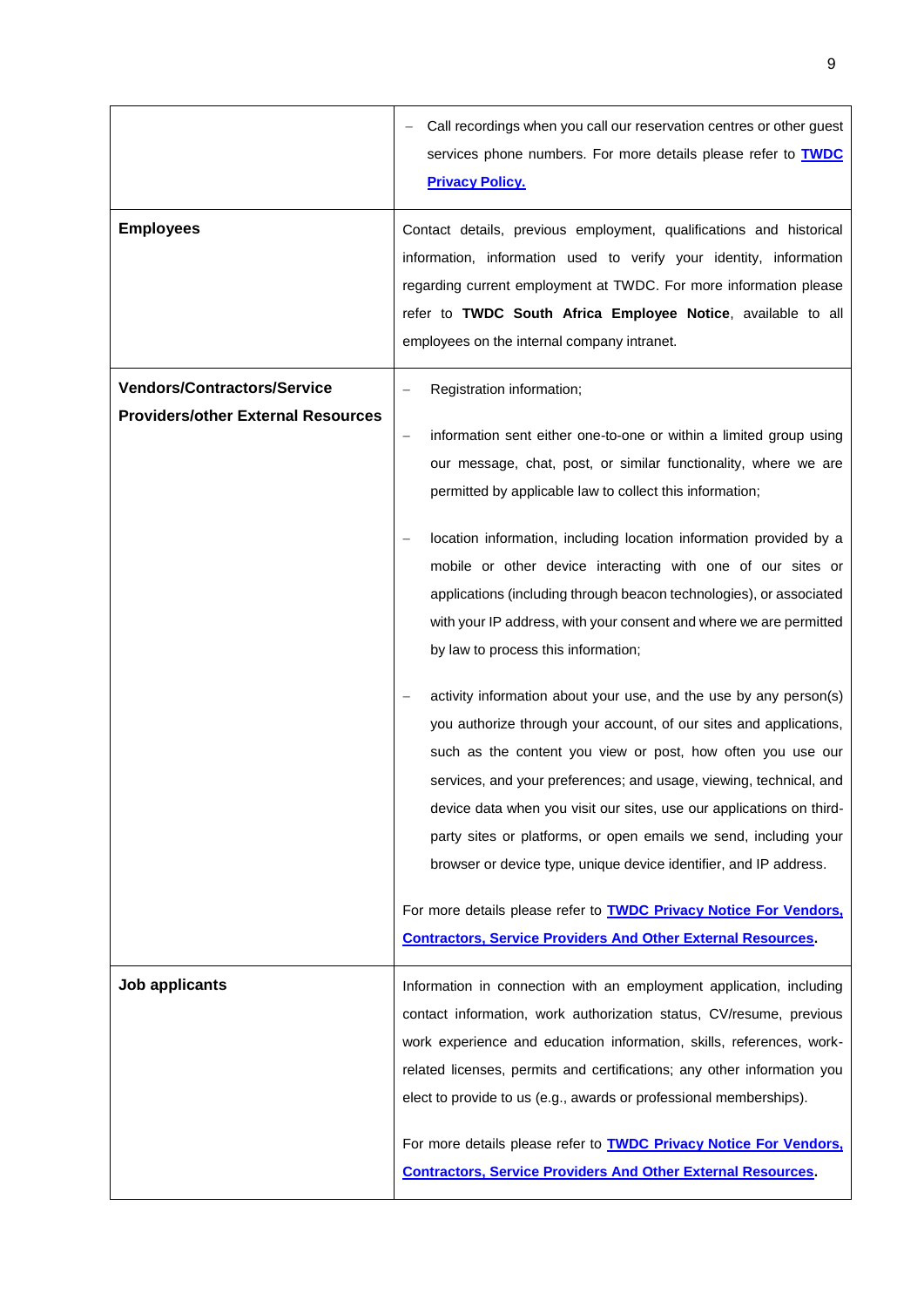| Journalists/influencers/talents/other  | Personal information, provided by the data subjects directly, or by third     |  |
|----------------------------------------|-------------------------------------------------------------------------------|--|
| business contacts operating in any     | parties operating in the public relations sector or in any other sector       |  |
| sector that is relevant for the public | connected with the PR activities of TWDC, such as press agencies, PR          |  |
| commercial<br>relations<br>and<br>and  | agencies, marketing and communication agencies, event organizers,             |  |
| promotional activities                 | Company's customers, etc., as well as Personal Information that is            |  |
|                                        | publicly available, such as data of social media. This personal               |  |
|                                        | information may include name, surname, email address, telephone               |  |
|                                        | number and similar contact data. For more details please refer to <b>TWDC</b> |  |
|                                        | <b>Privacy Policy for journalists and other PR contacts.</b>                  |  |
|                                        |                                                                               |  |

# **8.6. The recipients or categories of recipients to whom the personal information may be supplied**

- Personal information will be shared within The Walt Disney [Family of Companies](https://privacy.thewaltdisneycompany.com/en/current-privacy-policy/#heading1)
- TWDC Service Providers
- TWDC Subcontractors

## **8.7. Planned transborder flows of personal information**

TWDC operates globally and may transfer your personal information to individual companies within the group of [The Walt Disney Family of Companies](https://privacy.thewaltdisneycompany.com/en/current-privacy-policy/#heading1) or third parties in locations around the world for the purposes described in [TWDC Privacy Policy.](https://privacy.thewaltdisneycompany.com/en/current-privacy-policy/)

### **8.8. A general description of information security measures to be implemented by TWDC**

The security, integrity, and confidentiality of your information are extremely important to us. We have implemented technical, administrative, and physical security measures that are designed to protect information from unauthorized access, disclosure, use, and modification. We regularly review our security procedures to consider appropriate new technology and methods. Please be aware that, despite our best efforts, no security measures are perfect or impenetrable. We will retain your personal information for the length of time needed to fulfil the purposes outlined in this privacy policy unless a longer retention period is required or permitted by law. For more information on our information security practices, please click **[here.](https://thewaltdisneycompany.com/app/uploads/2021/02/TWDC-Information-Security-Management-System.pdf)**

### **9. INFORMATION AVAILABLE IN TERMS OF OTHER LEGISLATION**

Information is available in terms of certain provisions of the following legislation to the persons or entities specified in such legislation:

*Administration of Estates Act* 66 *of 1965*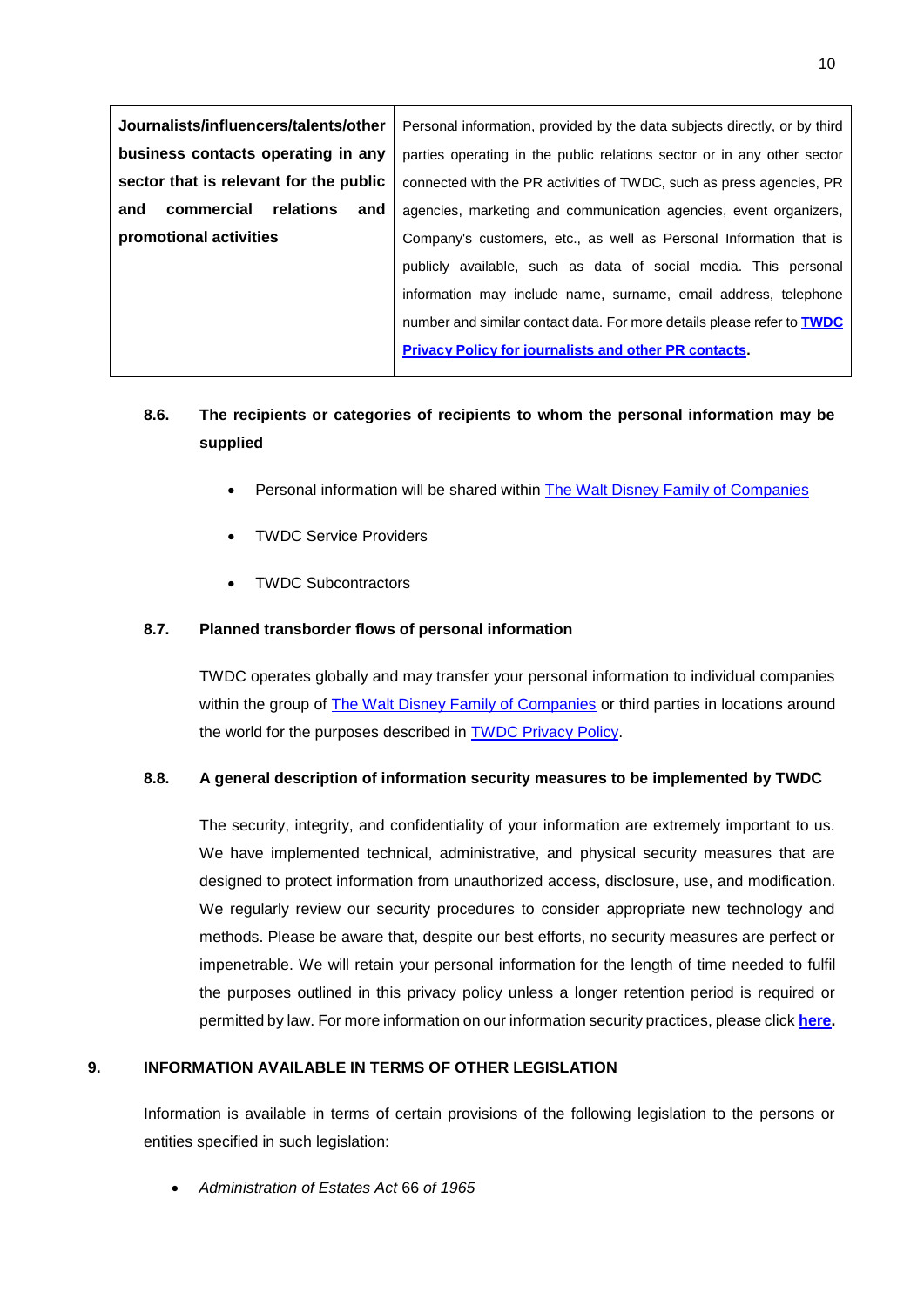- *Basic Conditions of Employment Act 75 of 1997*
- *Close Corporations Act 69 of 1984*
- *Companies Act 61 of 1973*
- *Compensation for Occupational Injuries and Health Diseases Act 130 of 1993*
- *Employment Equity Act 55 of 1998*
- *Estate Agency Affairs Act 112 of 1976*
- *Income Tax Act 58 of 1962*
- *Insolvency Act No. 24 of 1936*
- *Labour Relations Act 66 of 1995*
- *Occupational Health & Safety Act 85 of 1993*
- *Pension Funds Act 24 of 1956*
- *Skills Development Act 97 of 1998*
- *Skills Development Levies Act 9 of 1999*
- *Stamp Duties Act 77 of 1968*
- *Stock Exchanges Control Act 1 of 1985* (and the rules and listing requirements of the JSE Securities Exchange authorised in terms thereof)
- *Unemployment Contributions Act 4 of 2002*
- *Unemployment Insurance Act 30 of 1966*
- *Value Added Tax Act 89 of 1991*

### **10. CATEGORIES OF RECORDS AVAILABLE UPON REQUEST**

TWDC maintains records on the categories and subject matters listed below. Please note that recording a category or subject matter in this Manual does not imply that a request for access to such records will be fulfilled. All requests for access will be evaluated on a case by case basis in accordance with the provisions of PAIA.

Please note further that many of the records held by TWDC relate to third parties, such as clients and employees, and TWDC takes the protection of third party confidential information very seriously. In particular, where TWDC acts as a professional advisor to clients, many of the records held are confidential and others are the property of the client and not of TWDC. For further information on the grounds for refusal of access to a record please see paragraph [11.5](#page-15-0) below. Requests for access to these records will be considered very carefully. Please ensure that requests for such records are well motivated.

| <b>Category of records</b>                          | <b>Records</b>                                      |  |
|-----------------------------------------------------|-----------------------------------------------------|--|
| Internal records                                    | Audits and Investigations;                          |  |
| The records listed pertain to TWDC's own<br>affairs | Compliance;<br>$\bullet$                            |  |
|                                                     | Communications;<br>٠                                |  |
|                                                     | Corporate; Development and production;<br>$\bullet$ |  |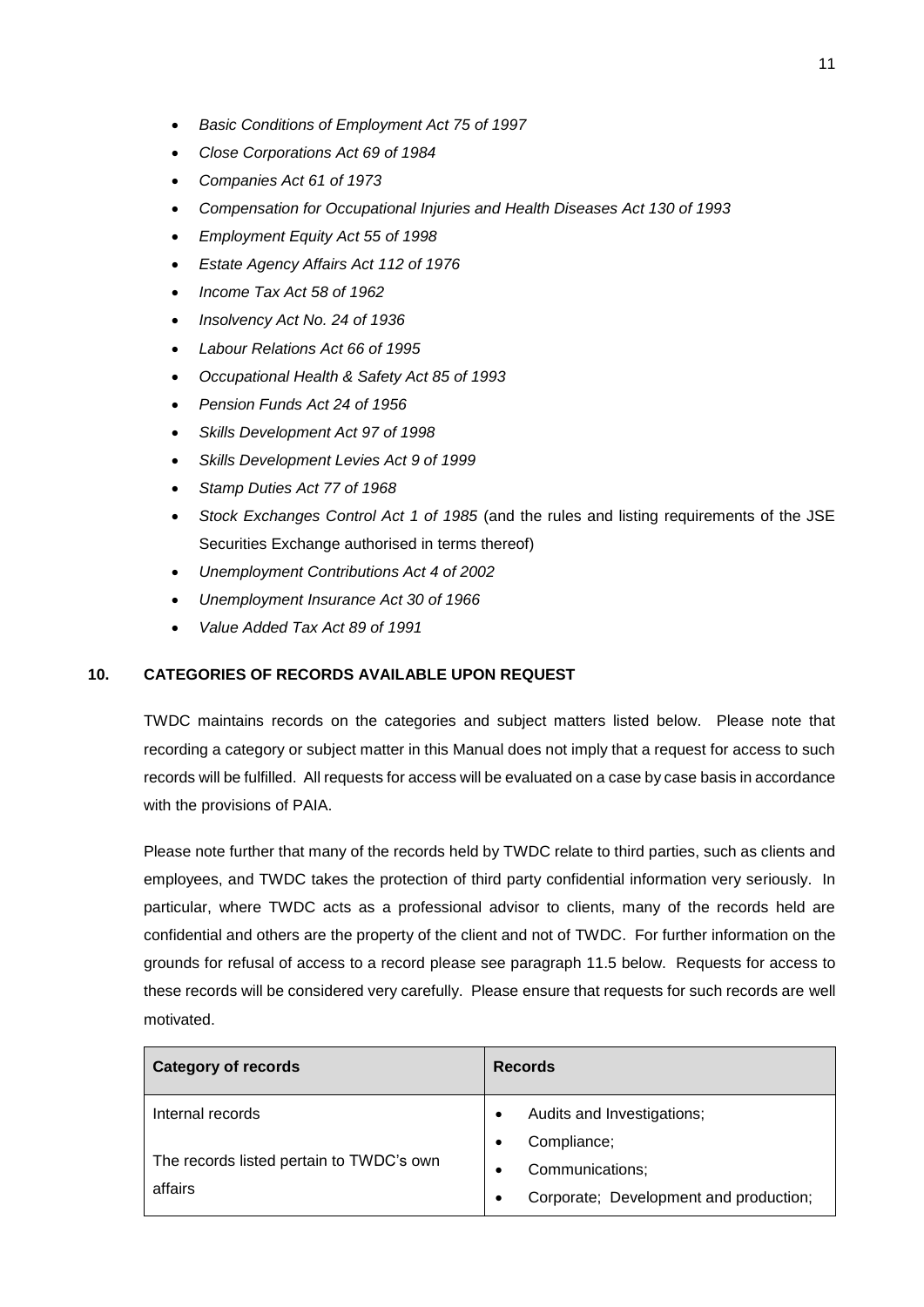| <b>Category of records</b>                                                                                                                   | <b>Records</b>                                                                                                                                                                                                                                                                                                                                                                                                                                                                                                                                                                                                                                                                                                                                                                                                                                                                                                                                                                                                                                                                                                                                                                                                                                                               |  |  |
|----------------------------------------------------------------------------------------------------------------------------------------------|------------------------------------------------------------------------------------------------------------------------------------------------------------------------------------------------------------------------------------------------------------------------------------------------------------------------------------------------------------------------------------------------------------------------------------------------------------------------------------------------------------------------------------------------------------------------------------------------------------------------------------------------------------------------------------------------------------------------------------------------------------------------------------------------------------------------------------------------------------------------------------------------------------------------------------------------------------------------------------------------------------------------------------------------------------------------------------------------------------------------------------------------------------------------------------------------------------------------------------------------------------------------------|--|--|
| Personnel records                                                                                                                            | Records, associated with company owned<br>$\bullet$<br>or leased vehicles;<br>Financial and accounting records;<br>Health and Safety records;<br>٠<br>Operational (i.e. general) records (incl.<br>records of internal meetings, working<br>committees or task force groups; contact<br>information directories; organization charts;<br>presentations; training attendance records;<br>research and development records; IT log<br>files; internal policies and procedures);<br>Legal records (incl. working papers;<br>records, associated with the acquisition of<br>entities, real estate or products; contracts,<br>term sheets, memoranda of understanding,<br>deal letters, waivers, settlement<br>agreements, releases, product recalls and<br>supporting communications and<br>documentation; negotiation records; legal<br>advice and research; claims and<br>investigations records; license review<br>records; performance under contract files;<br>records, associated with resolution of<br>disputes);<br>Project records;<br>Records and Information Management;<br>Security records;<br>Sourcing and procurement records;<br>Tax records;<br>Marketing records (incl. marketing/media<br>event participants lists);<br>Internal correspondence;<br>$\bullet$ |  |  |
| For the purposes of this section, "personnel"<br>means any person who works for or provides<br>services to or on behalf of TWDC and receives | Any personal records provided to us by our<br>٠<br>personnel;<br>Any records a third party has provided to<br>us about any of their personnel;                                                                                                                                                                                                                                                                                                                                                                                                                                                                                                                                                                                                                                                                                                                                                                                                                                                                                                                                                                                                                                                                                                                               |  |  |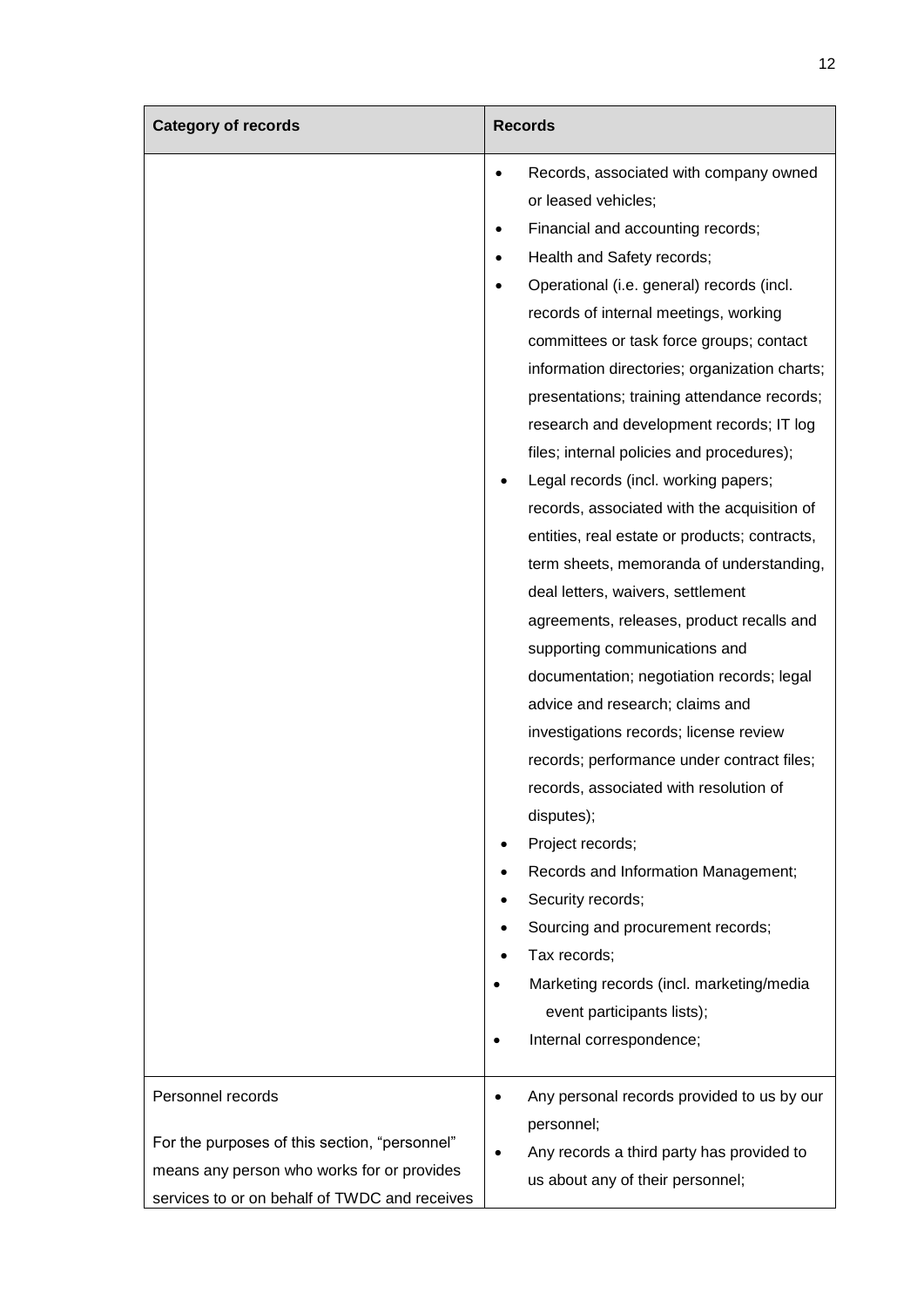| <b>Category of records</b>                                                                                                                                                                                                                                                  | <b>Records</b>                                                                                                                                                                                                                                                                                                                                                                                                                                                                                                                                                                                                                                     |
|-----------------------------------------------------------------------------------------------------------------------------------------------------------------------------------------------------------------------------------------------------------------------------|----------------------------------------------------------------------------------------------------------------------------------------------------------------------------------------------------------------------------------------------------------------------------------------------------------------------------------------------------------------------------------------------------------------------------------------------------------------------------------------------------------------------------------------------------------------------------------------------------------------------------------------------------|
| or is entitled to receive any remuneration and<br>any other person who assists in carrying out or<br>conducting the business of TWDC. This<br>includes partners, directors, all permanent,<br>temporary and part-time staff as well as<br>consultants and contract workers. | Conditions of employment and other<br>$\bullet$<br>personnel-related contractual and quasi<br>legal records (incl. benefit plan documents;<br>compensation files; surveys; performance<br>management records; documents<br>supporting internal non- compensatory<br>reward and recognition);<br>Employment policies and procedures;<br>Internal evaluation and disciplinary records;<br>$\bullet$<br>and<br>Employee medical records;<br>$\bullet$<br>Records, relating to family medical leave;<br>$\bullet$<br>Worker's compensation claims records;<br>$\bullet$<br>Other internal employee-related records<br>$\bullet$<br>and correspondence. |
| Job applicants - related records                                                                                                                                                                                                                                            | Documentation and correspondence,<br>$\bullet$<br>relating to job applications and/or<br>applications for scholarships/internships;                                                                                                                                                                                                                                                                                                                                                                                                                                                                                                                |
| Client-related records                                                                                                                                                                                                                                                      | Contracts and related exchanges with the<br>client and between the client and other<br>persons;<br>Performance under contract files;                                                                                                                                                                                                                                                                                                                                                                                                                                                                                                               |
| Guest - related records                                                                                                                                                                                                                                                     | Data, generated from activity on websites,<br>mobile apps etc;, geo location data from<br>smart devices; other customer/guest data,<br>containing personal information; chat logs;<br>user generated content; cookies and<br>similar identifiers);                                                                                                                                                                                                                                                                                                                                                                                                 |
| Other third party records<br>Records are kept in respect of other parties,<br>including without limitation joint ventures and<br>consortia to which TWDC is a party,<br>contractors and sub-contractors, suppliers,                                                         | Personnel, client, or TWDC records which<br>are held by another party as opposed to<br>being held by TWDC; and<br>Records held by TWDC pertaining to other<br>parties, including financial records,                                                                                                                                                                                                                                                                                                                                                                                                                                                |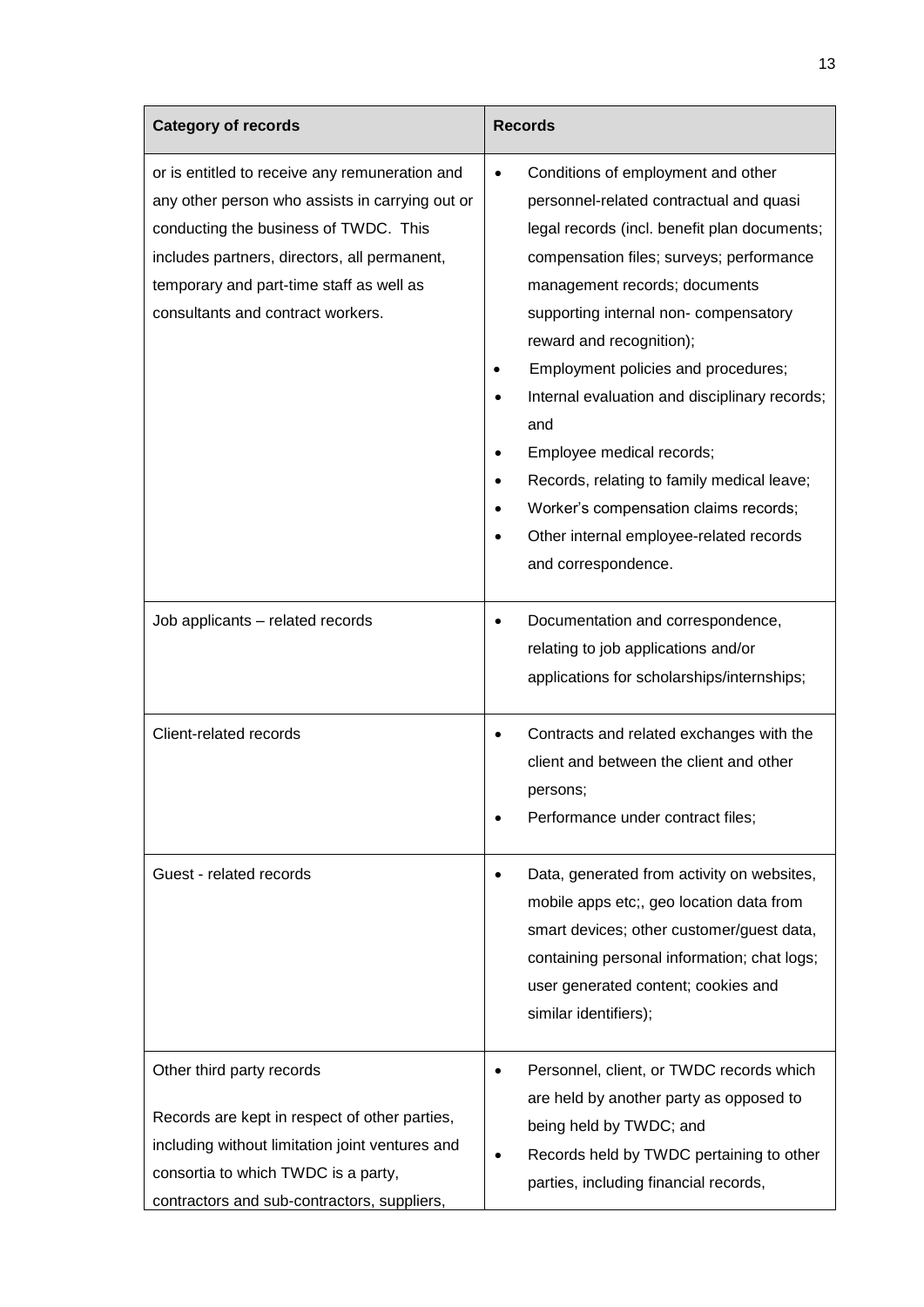| <b>Category of records</b>                                                                                                                                                             | <b>Records</b>                                                                                                                                                                                                                                               |
|----------------------------------------------------------------------------------------------------------------------------------------------------------------------------------------|--------------------------------------------------------------------------------------------------------------------------------------------------------------------------------------------------------------------------------------------------------------|
| service providers, and providers of information<br>regarding general market conditions. In<br>addition, such other parties may possess<br>records which can be said to belong to TWDC. | correspondence, contractual records,<br>records provided by the other party, and<br>records third parties have provided about<br>the contractors or suppliers.                                                                                               |
| Other records                                                                                                                                                                          | Information relating to TWDC;<br>Documents and records, related to non-<br>$\bullet$<br>employees, incl. temporary workers and<br>independent contractors;<br>Market Research information belonging to<br>TWDC or carried out on behalf of a third<br>party. |

## **11. REQUEST PROCEDURE**

### **11.1. Completion of the prescribed form**

Any request for access to a record in terms of PAIA must substantially correspond with Form C of Annexure B to Government Notice No. R.187 dated 15 February 2002 and should be specific in terms of the record requested. (See [Annexure A](#page-17-0) hereto.)

A request for access to information which does not comply with the formalities as prescribed by PAIA will be returned to you.

POPIA provides that a data subject may, upon proof of identity, request the TWDC to confirm, free of charge, all the information it holds about the data subject and may request access to such information, including information about the identity of third parties who have or have had access to such information.

POPIA also provides that where the data subject is required to pay a fee for services provided to him/her, TWDC must provide the data subject with a written estimate of the payable amount before providing the service and may require that the data subject pays a deposit for all or part of the fee.

Grounds for refusal of the data subject's request are set out in PAIA and are discussed below.

POPIA provides that a data subject may object, at any time, to the processing of personal information by TWDC, on reasonable grounds relating to his/her particular situation, unless legislation provides for such processing. The data subject must complete the prescribed form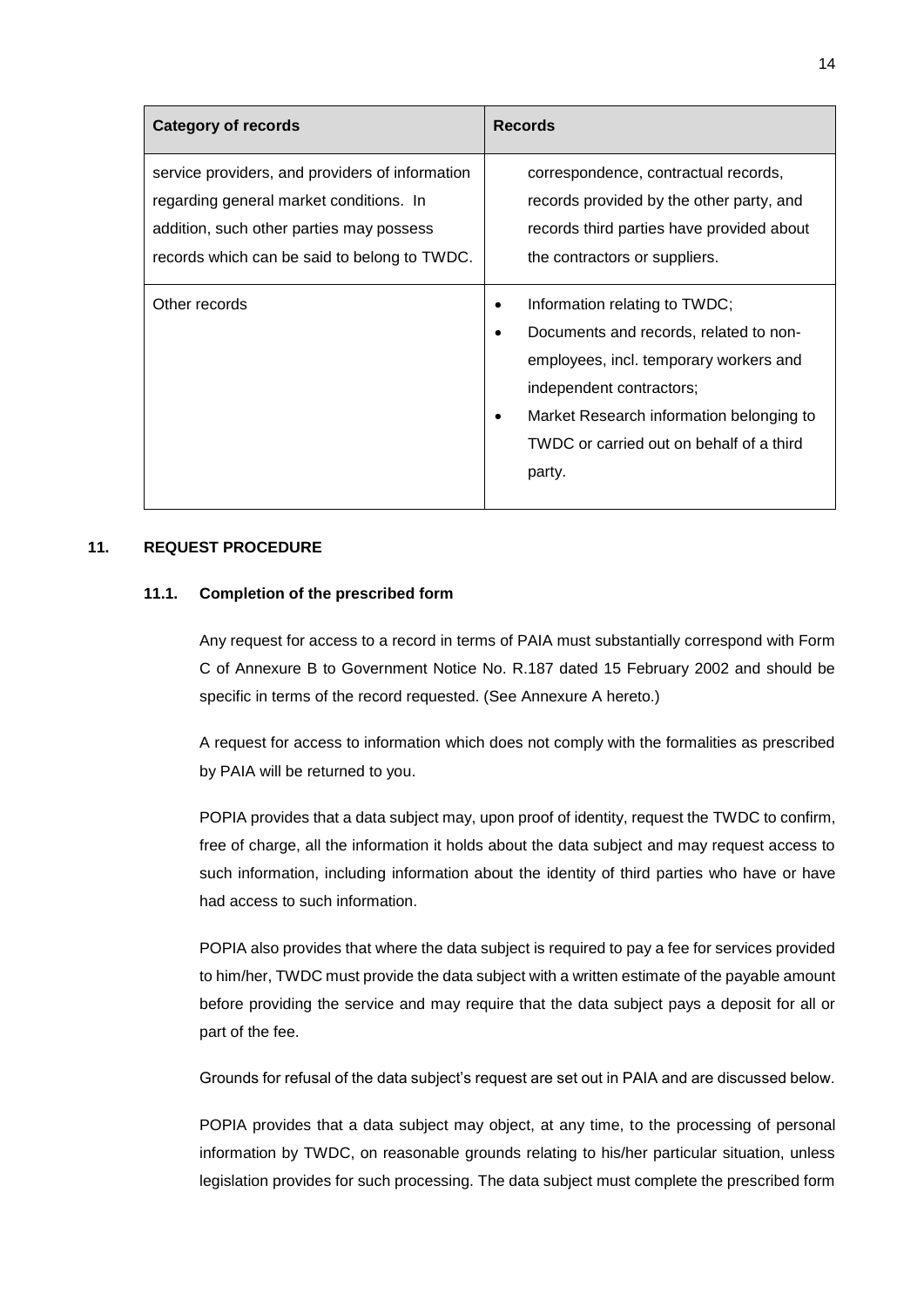attached hereto a[s Annexure C](#page-25-0) and submit it to the Information Officer at the postal or physical addressor electronic mail address set out above.

A data subject may also request TWDC to correct or delete personal information about the data subject in its possession or under its control that is inaccurate, irrelevant, excessive, out of date, incomplete, misleading or obtained unlawfully; or destroy or delete a record of personal information about the data subject that TWDC is no longer authorised to retain records in terms of POPIA's retention and restriction of records provisions.

A data subject that wishes to request a correction or deletion of personal information or the destruction or deletion of a record of personal information must submit a request to the Information Officer at the postal or physical addressor electronic mail address set out above on the form attached hereto as [Annexure D.](#page-28-0)

### **11.2. Proof of identity**

Proof of identity is required to authenticate your identity in connection to the request. You will, in addition to this prescribed form, be required to submit acceptable proof of identity such as a certified copy of your identity document or other legal forms of identity.

#### **11.3. Payment of the prescribed fees**

There are two categories of fees which are payable:

- **The request fee:** R50
- **The access fee:** This is calculated by taking into account reproduction costs, search and preparation costs, as well as postal costs. These fees are set out in [Annexure B.](#page-23-0)

Section 54 of PAIA entitles TWDC to levy a charge or to request a fee to enable it to recover the cost of processing a request and providing access to records. The fees that may be charged are set out in Regulation 9(2)(c) promulgated under PAIA.

Where a decision to grant a request has been taken, the record will not be disclosed until the necessary fees have been paid in full.

#### **11.4. Timelines for consideration of a request for access**

Requests will be processed within 30 (thirty) days, unless the request contains considerations that are of such a nature that an extension of the time limit is needed.

Should an extension be required, you will be notified, together with reasons explaining why the extension is necessary.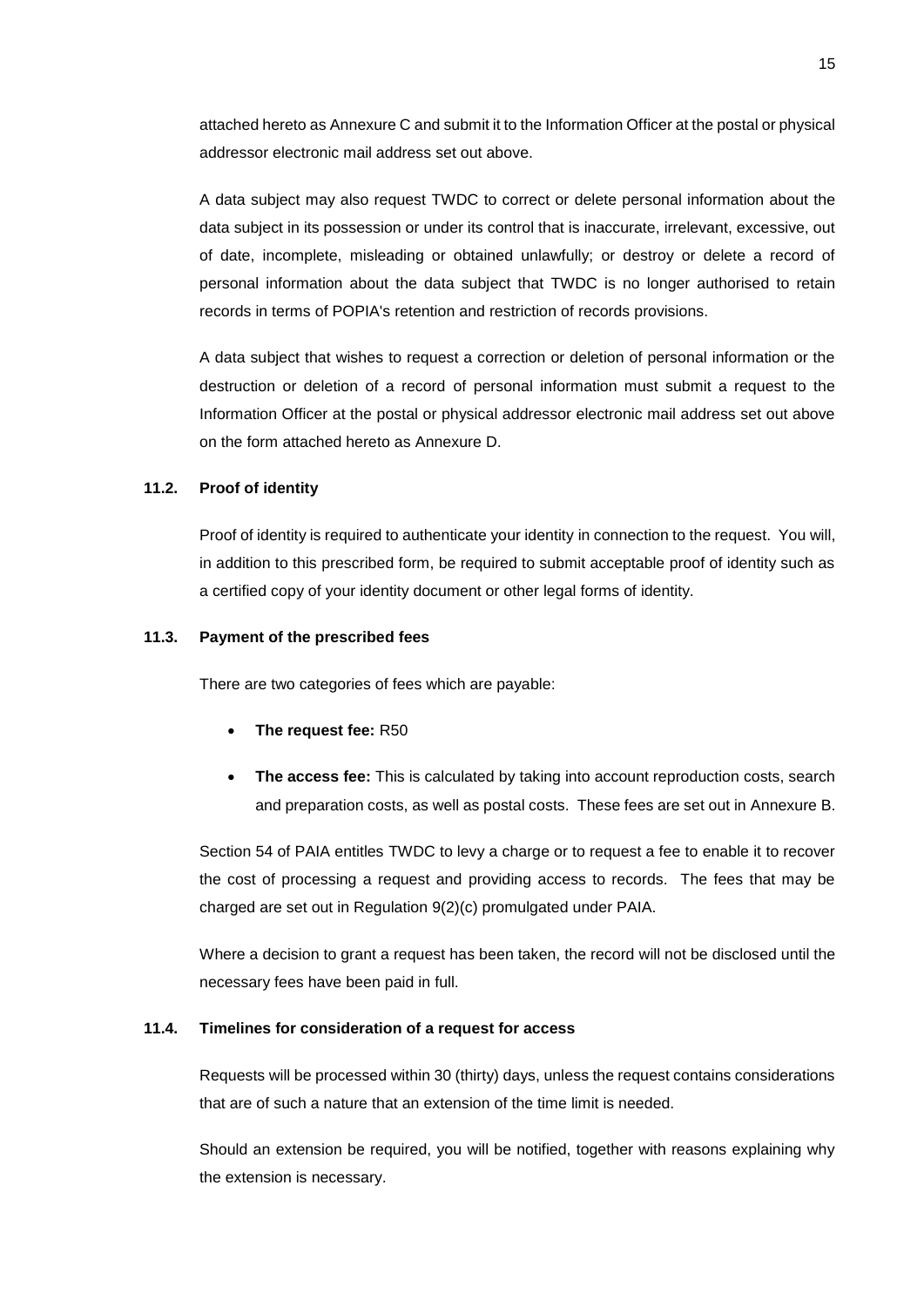#### <span id="page-15-0"></span>**11.5. Grounds for refusal of access and protection of information**

There are various grounds upon which a request for access to a record may be refused. These grounds include:

- the protection of personal information of a third party (natural person) from unreasonable disclosure;
- the protection of commercial information of a third party (for example: trade secrets; financial, commercial, scientific or technical information that may harm the commercial or financial interests of a third party);
- if disclosure would result in the breach of a duty of confidence owed to a third party;
- if disclosure would jeopardise the safety of an individual or prejudice or impair certain property rights of a third person;
- if the record was produced during legal proceedings, unless that legal privilege has been waived;
- if the record contains trade secrets, financial or sensitive information or any information that would put TWDC at a disadvantage in negotiations or prejudice it in commercial competition; and/or
- if the record contains information about research being carried out or about to be carried out on behalf of a third party or by TWDC.

Section 70 PAIA contains an overriding provision. Disclosure of a record is compulsory if it would reveal (i) a substantial contravention of, or failure to comply with the law; or (ii) there is an imminent and serious public safety or environmental risk; and (iii) the public interest in the disclosure of the record in question clearly outweighs the harm contemplated by its disclosure.

If the request for access to information affects a third party, then such third party must first be informed within 21 (twenty one) days of receipt of the request. The third party would then have a further 21 (twenty one) days to make representations and/or submissions regarding the granting of access to the record.

### **12. REMEDIES AVAILABLE TO A REQUESTER ON REFUSAL OF ACCESS**

If the Information Officer decides to grant you access to the particular record, such access must be granted within 30 (thirty) days of being informed of the decision.

There is no internal appeal procedure that may be followed after a request to access information has been refused. The decision made by the Information Officer is final. In the event that you are not satisfied with the outcome of the request, you are entitled to apply to a court of competent jurisdiction to take the matter further.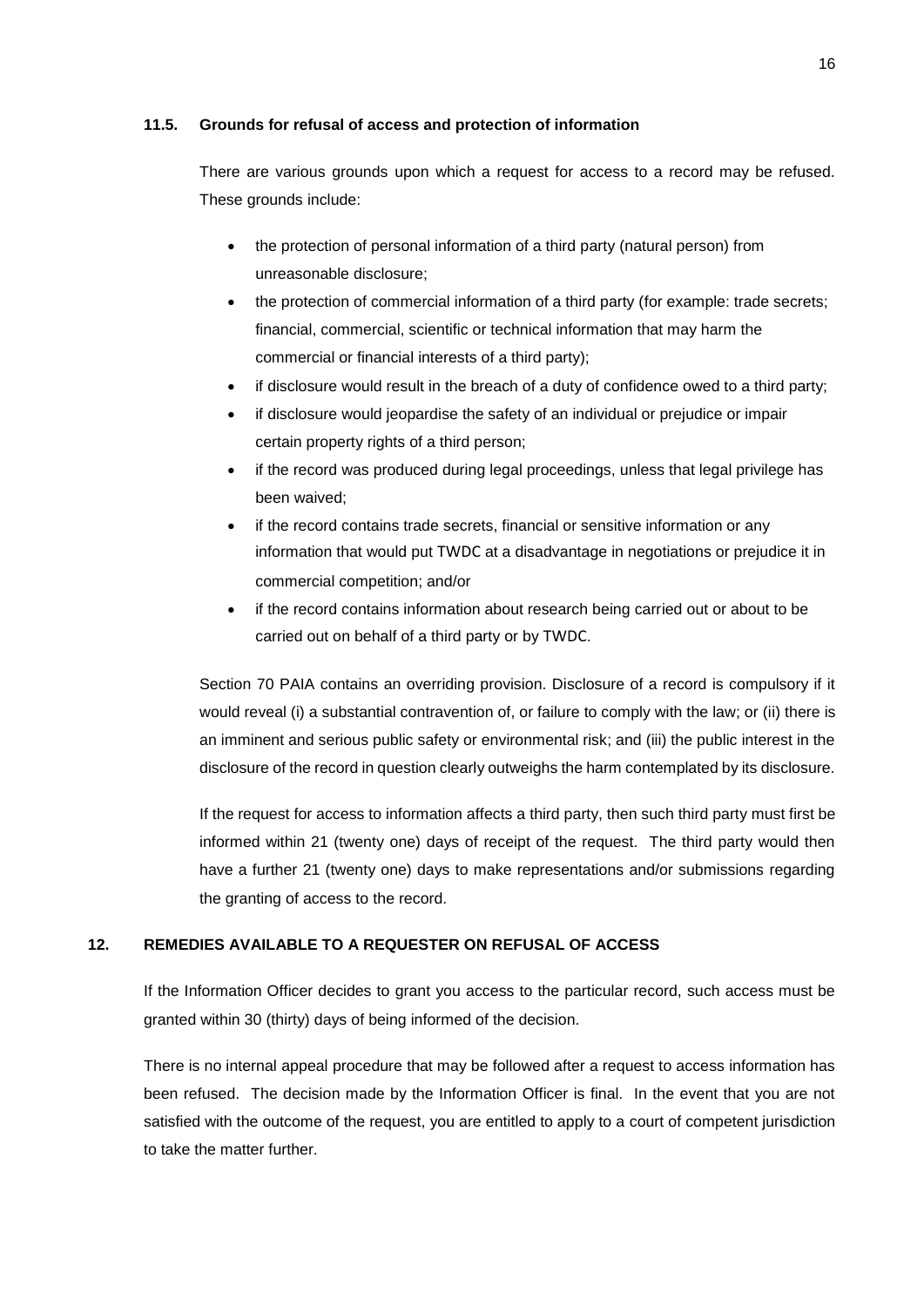Where a third party is affected by the request for access and the Information Officer has decided to grant you access to the record, the third party has 30 (thirty) days in which to appeal the decision in a court of competent jurisdiction. If no appeal has been lodged by the third party within 30 (thirty) days, you must be granted access to the record.

# **13. AVAILABILITY OF THIS MANUAL**

Copies of this Manual are available for inspection, free of charge, at the offices of TWDC and at [https://disney.co.za/;](https://disney.co.za/) <https://www.foxafrica.com/> and [natgeotv.com/za](https://l.instagram.com/?u=http%3A%2F%2Fnatgeotv.com%2Fza%2Fspecial%2Fplanet-possible%2F&e=ATMQxyqZvCYoq4Bos-p9r6qBkocvjwy8vJeAUOvA8twCPD3gITK8fEHYhKi5Gj8bmogcTGVi329x9fcs&s=1).

# **14. VERSION CONTROL**

| Version          | Altered By       | <b>Reviewer</b> | Date         | <b>Changes Made</b> |
|------------------|------------------|-----------------|--------------|---------------------|
| V <sub>0.1</sub> | LGL/Privacy EMEA |                 | 23 June 2021 | Document Created    |
| V <sub>0.2</sub> |                  |                 |              |                     |
| V <sub>0.3</sub> |                  |                 |              |                     |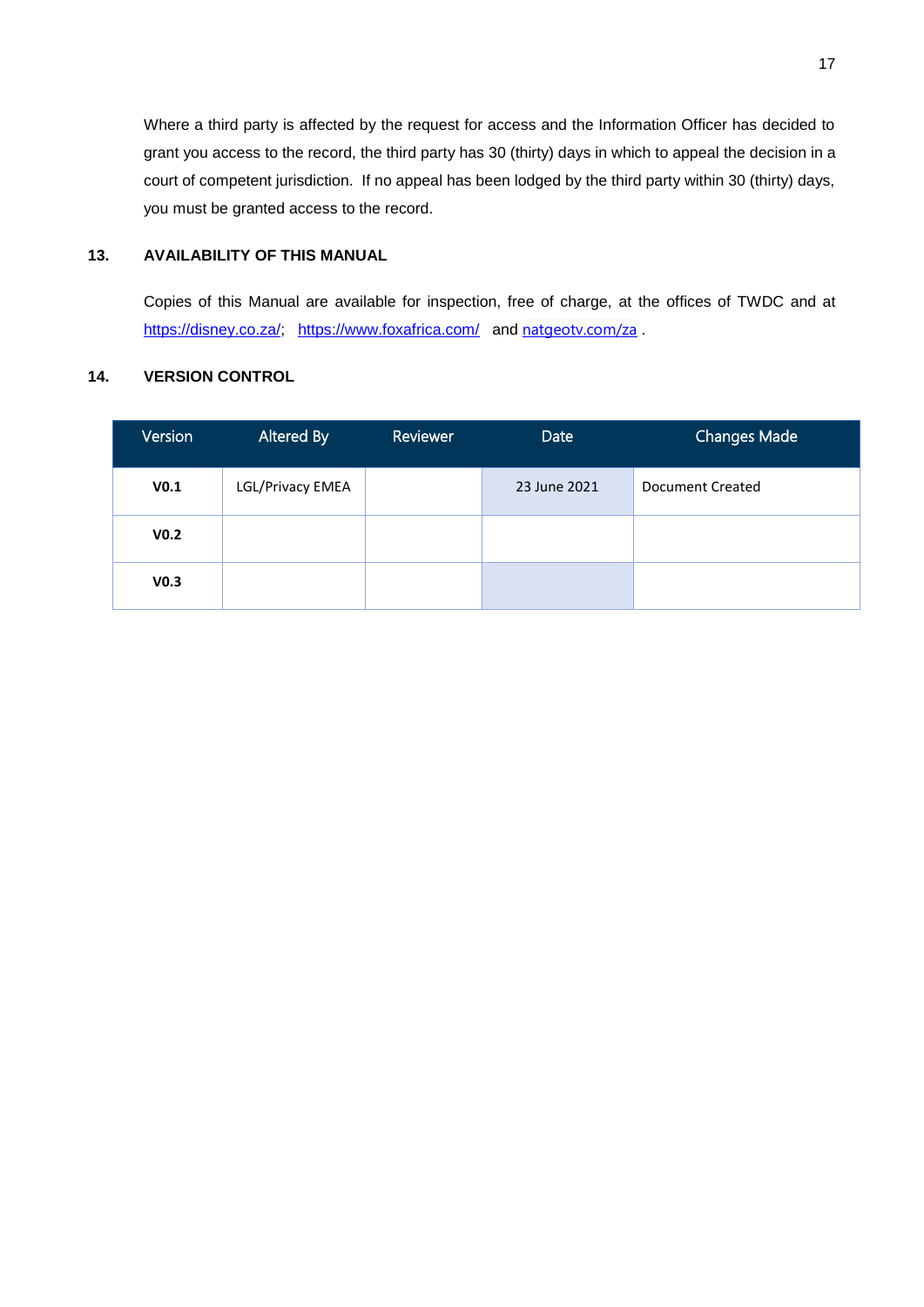#### **Annexure A - FORM C: REQUEST FORM**

#### **ACCESS REQUEST FORM**

# <span id="page-17-0"></span>**Particulars of TWDC Information Officer**

Requests can be submitted either via post, e-mail or fax and should be addressed to the Information Officer as indicated below:

**Information Officer:** Ms. Service

**Street Address:** 16 Fricker road, Illovo, South Africa, 2196

**Postal Address:** 16 Fricker road, Illovo, South Africa, 2196

**Telephone:** + 27117722515

**Fax:** Not Applicable

**Email:** [TFCF.privacy.africa@disney.com](mailto:TFCF.privacy.africa@disney.com)

**Website**: Not Applicable

## **Particulars of person requesting access to the record**

*a) The particulars of the person who requests access to the record must be given below.*

\_\_\_\_\_\_\_\_\_\_\_\_\_\_\_\_\_\_\_\_\_\_\_\_\_\_\_\_\_\_\_\_\_\_\_\_\_\_\_\_\_\_\_\_\_\_\_\_\_\_\_\_\_\_\_\_\_\_\_\_\_\_\_\_\_\_\_\_\_\_\_\_\_\_\_\_\_\_\_

- *b) The address and/or fax number in the Republic to which the information is to be sent must be given.*
- *c) Proof of capacity in which the request is made, if applicable, must be attached.*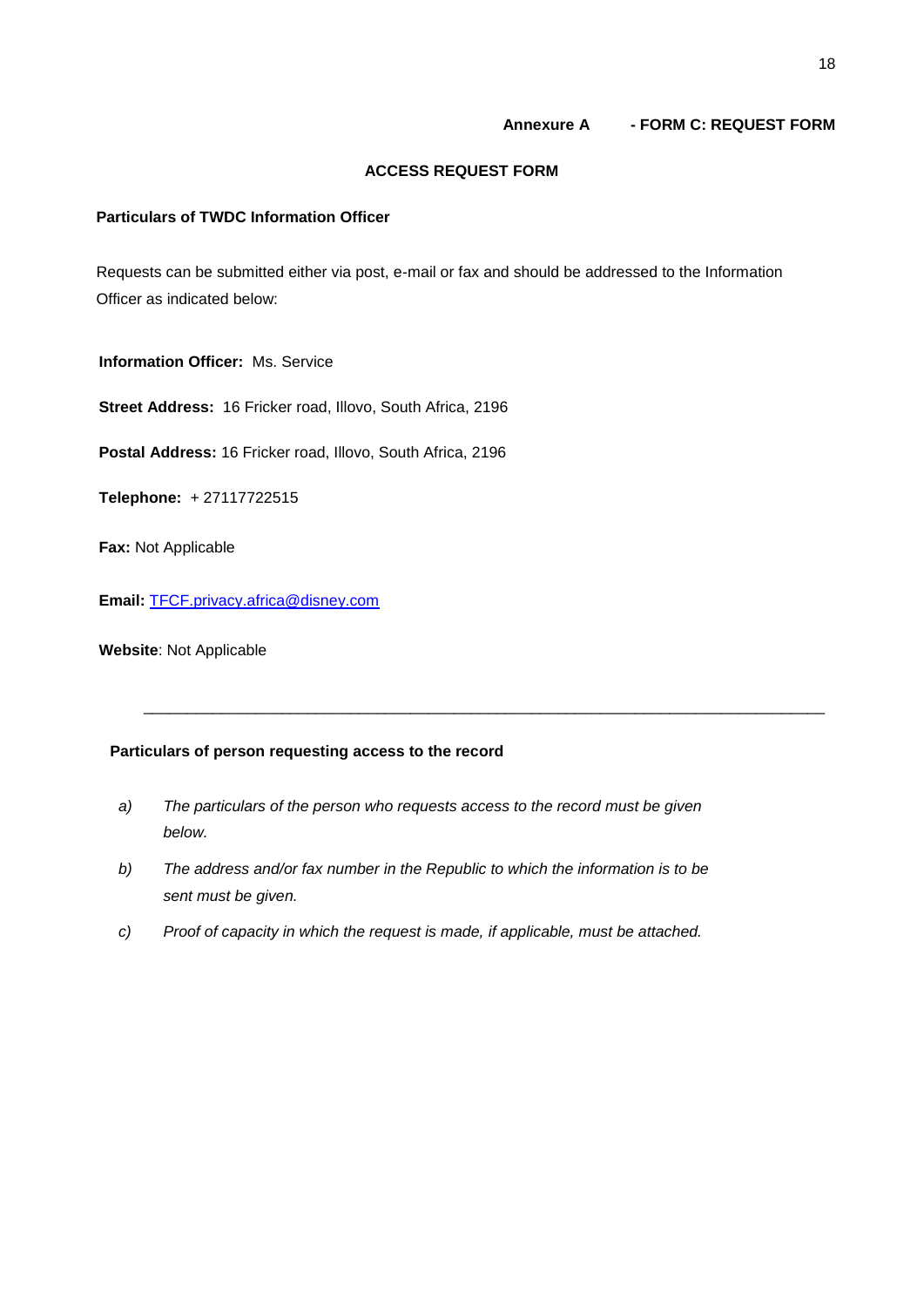| <b>Full names and</b>  |
|------------------------|
| surname:               |
| Identity number:       |
| Postal address:        |
| <b>Fax number:</b>     |
| Telephone number:      |
| <b>E-mail address:</b> |
|                        |

**Capacity in which the request is made, when made on behalf of another person:**

## **Particulars of person requesting access to the record (if a legal entity)**

- *a) The particulars of the entity who requests access to the record must be given below.*
- *b) The address and/or fax number in the Republic to which the information is to be sent must be given.*
- c) *Proof of capacity in which the request is made, if applicable, must be attached.*

#### **Name of entity:**

**Registration number:**

**Postal address:**

**Fax number:**

**Telephone number:**

**E-mail address:**

#### **Particulars of person on whose behalf request is made**

*This section must ONLY be completed if a request for information is made on behalf of another person.*

**Full names and surname:**

**Identity number:**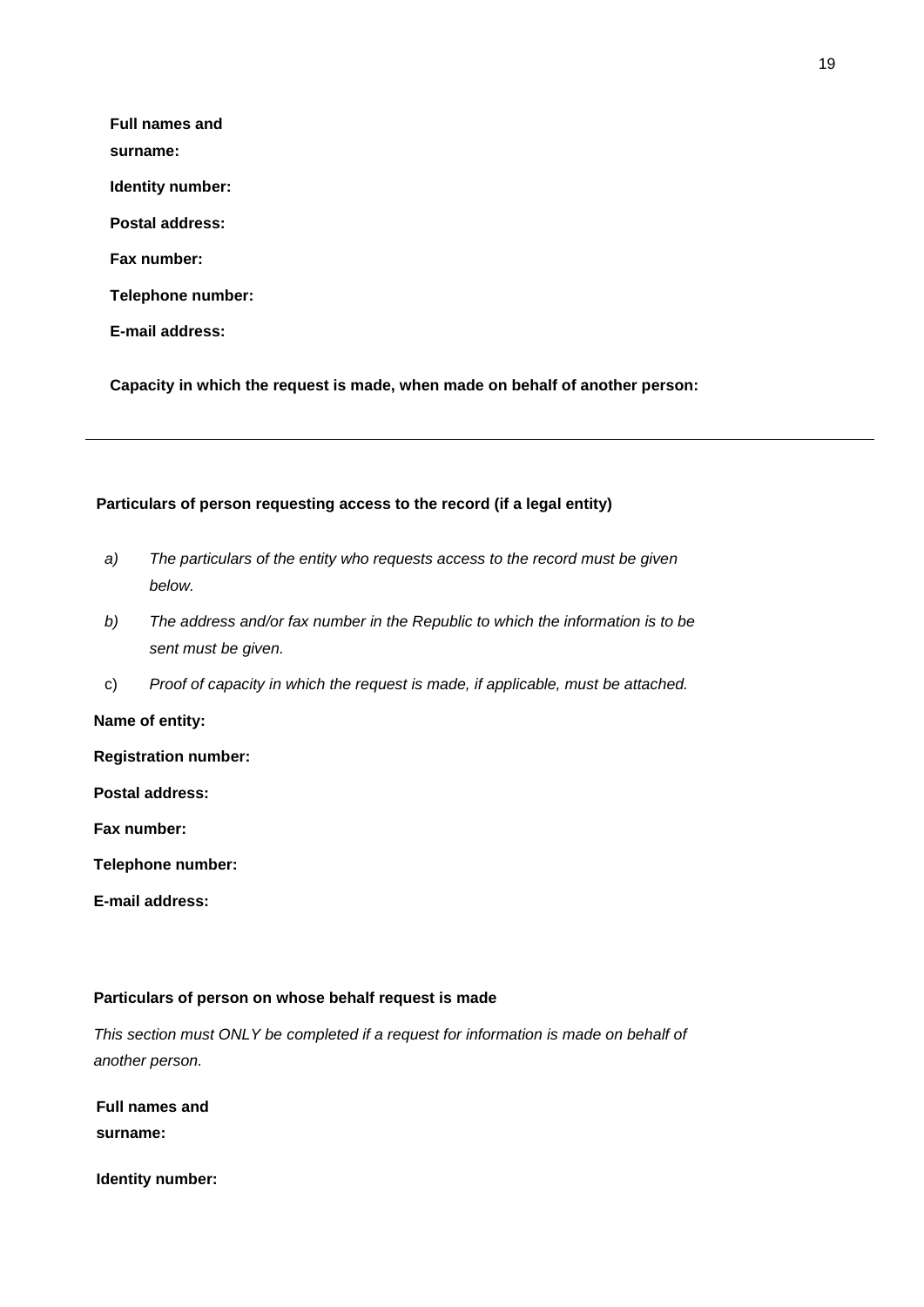### **Particulars of record**

- *a) Provide full particulars of the record to which access is requested, including the reference number if it is known to you, to enable the record to be requested.*
- *b) If the space provided is inadequate, please use a separate folio and attach it to this form. Please sign any additional folios.*

**Description of record or relevant part of the record:**

**Reference number (if available):**

**Any further particulars of record:**

## **FEES**

- *a) A request for access to a record will be processed only after a request fee has been paid.*
- *b) You will be notified of the amount to be paid as the request fee.*
- *c) The fee payable for access to a record depends on the form in which access is required and the reasonable time required to search for and prepare a record.*
- *d) If you qualify for exemption of the payment of any fee, please state the reason for exemption.*

**Reason for exemption of payment of fees:**

# **FORM OF ACCESS TO RECORD**

Form in which record is required.

Mark the appropriate box with an X

*NOTES*

*a) Compliance with your request in the specified form may depend on the form in*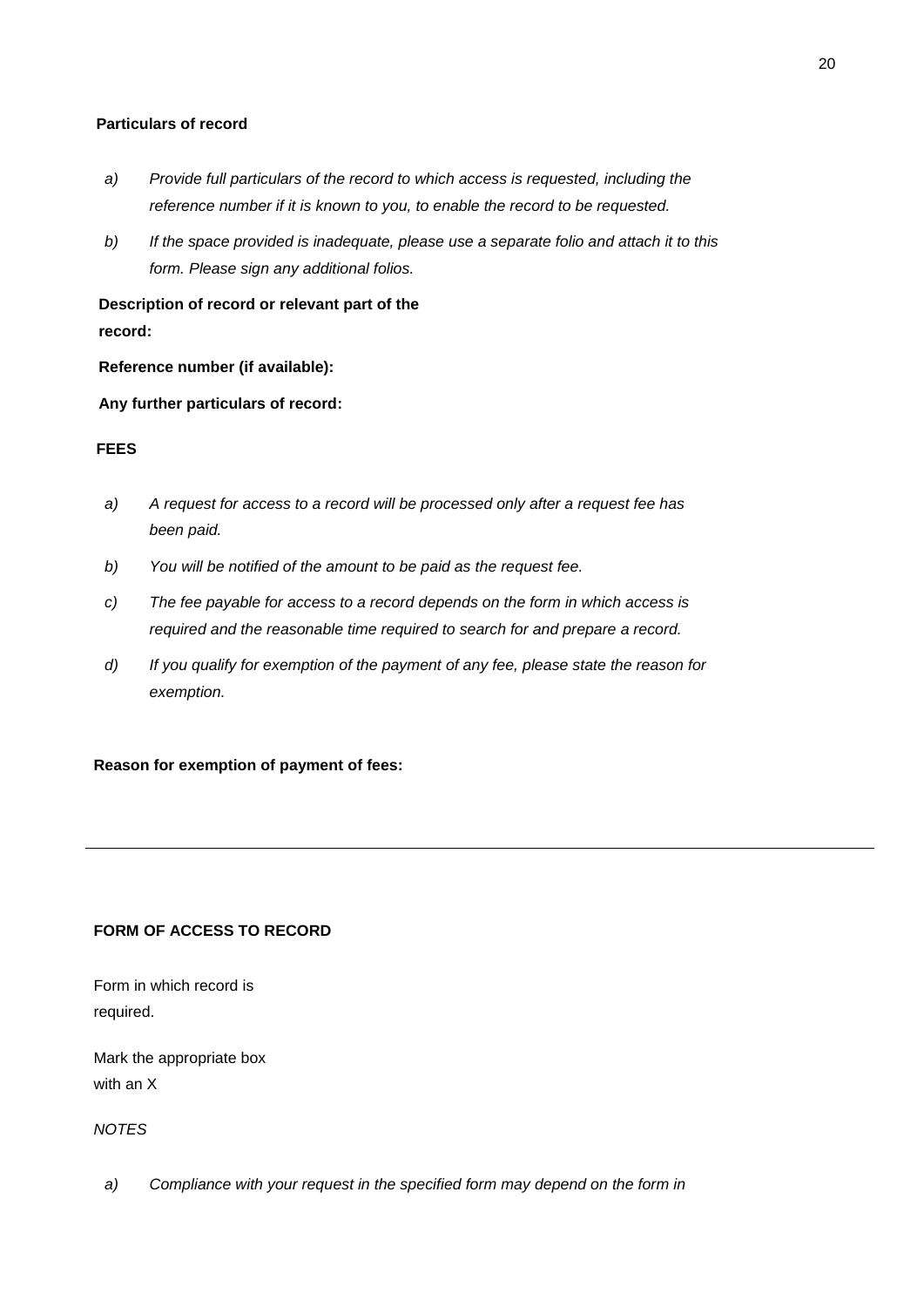*which the record is available.*

- *b) Access in the form requested may be refused under certain circumstances. In such a case you will be informed whether access will be granted in another form.*
- *c) The fee payable for access to the record, if any, will be determined partly by the form in which access is requested.*



the copy of transcription to be posted to you? Note that postage is payable.

**\_\_\_\_\_\_\_\_\_\_\_\_\_\_\_\_\_\_\_\_\_\_\_\_\_\_\_\_\_\_\_\_\_\_\_\_\_\_\_\_\_\_\_\_\_\_\_\_\_\_\_\_\_\_\_\_\_\_\_\_\_\_\_\_\_\_\_\_\_\_\_\_**

Note that if the record is not available in the language you prefer, access may be granted in the language in which the record is available.

In which language would you prefer the record?

**In the event of a disability**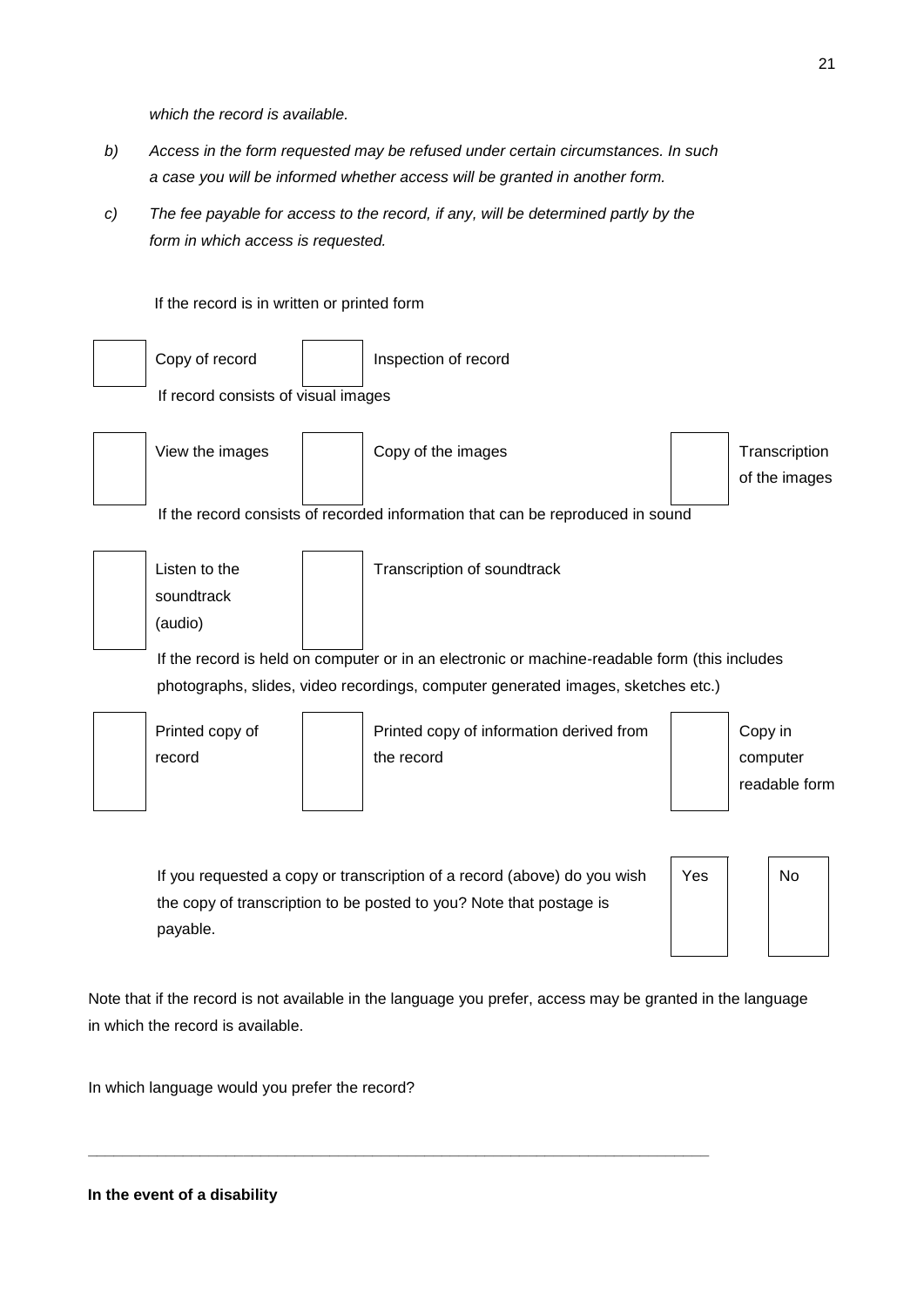*If you are prevented by a disability from reading, viewing or listening to the record, state your disability and indicate in the form in which the record is required:*

**Disability Form in which record is required**

# **PARTICULARS OF RIGHT TO BE EXERCISED OR PROTECTED**

*If the space provided is inadequate, please continue on a separate folio and attach it to this form. The requester must sign all folios* 

1. **Indicate the right to be exercised or protected:** 

2. **Explain why the record requested is required for the exercise or protection of the aforementioned right:** 

**\_\_\_\_\_\_\_\_\_\_\_\_\_\_\_\_\_\_\_\_\_\_\_\_\_\_\_\_\_\_\_\_\_\_\_\_\_\_\_\_\_\_\_\_\_\_\_\_\_\_\_\_\_\_\_\_\_\_\_\_\_\_\_\_\_\_\_\_\_\_\_\_**

**\_\_\_\_\_\_\_\_\_\_\_\_\_\_\_\_\_\_\_\_\_\_\_\_\_\_\_\_\_\_\_\_\_\_\_\_\_\_\_\_\_\_\_\_\_\_\_\_\_\_\_\_\_\_\_\_\_\_\_\_\_\_\_\_\_\_\_\_\_\_\_\_**

# **NOTICE OF DECISION REGARDING REQUEST FOR ACCESS**

*You will be notified in writing whether your request has been approved or denied. If you wish to be informed in another manner, please specify the manner and provide the necessary particulars to enable compliance with your request.*

**How would you prefer to be informed of the decision regarding your request for access to the record?**

Signed at…………………………………… on this ……… day of ……………………………..20….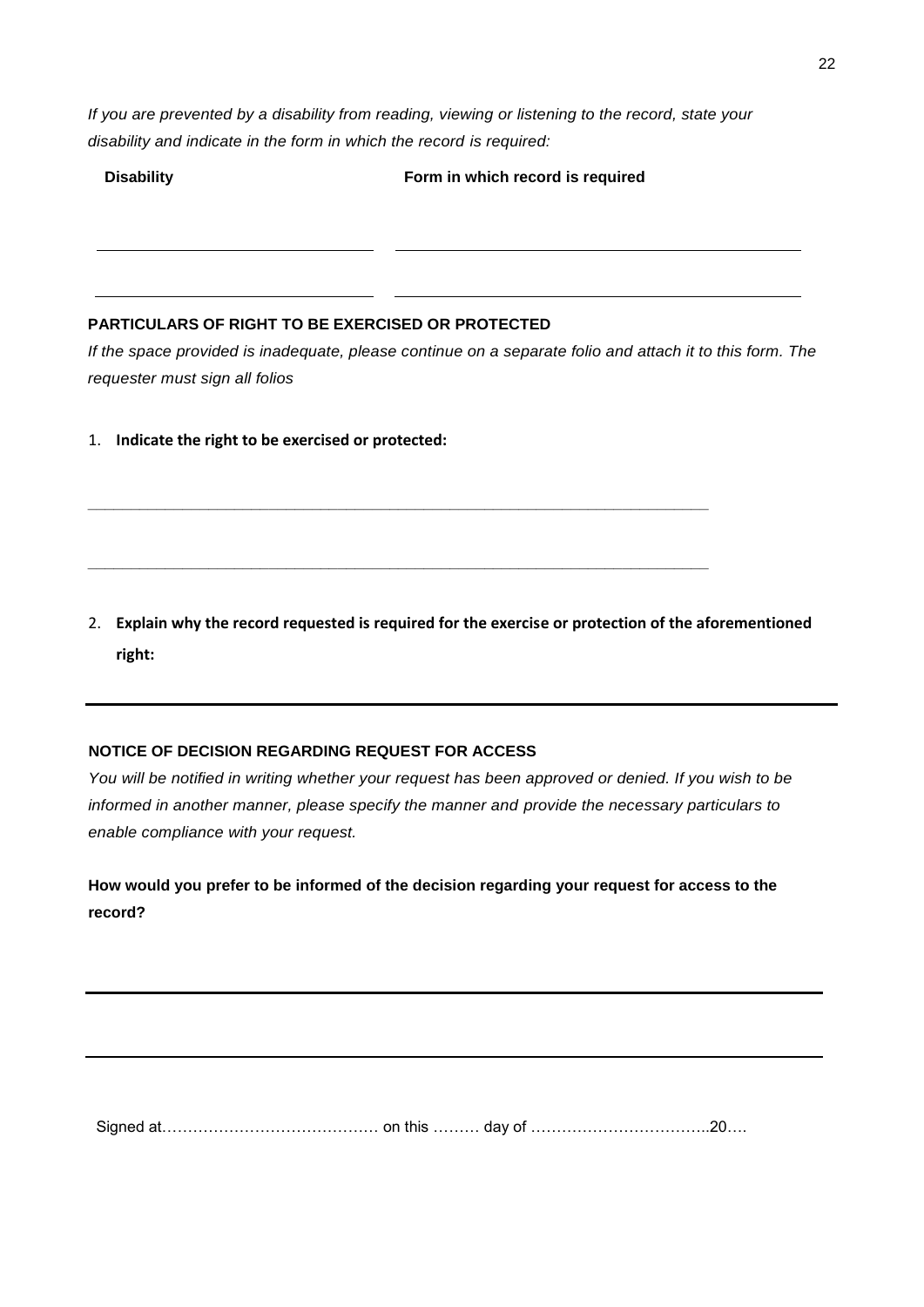# SIGNATURE OF REQUESTER/PERSON ON WHOSE BEHALF REQUEST IS MADE

#### PRINT NAME:

- 1 Complete all necessary spaces 1 The request fee
- 2
- 3 Sign additional folios completed 3 Copy of Identity Document

# **YOU MUST SEND WITH THIS APPLICATION**

- 
- Sign the access request form Sign <sup>2</sup> Any additional folios completed
	-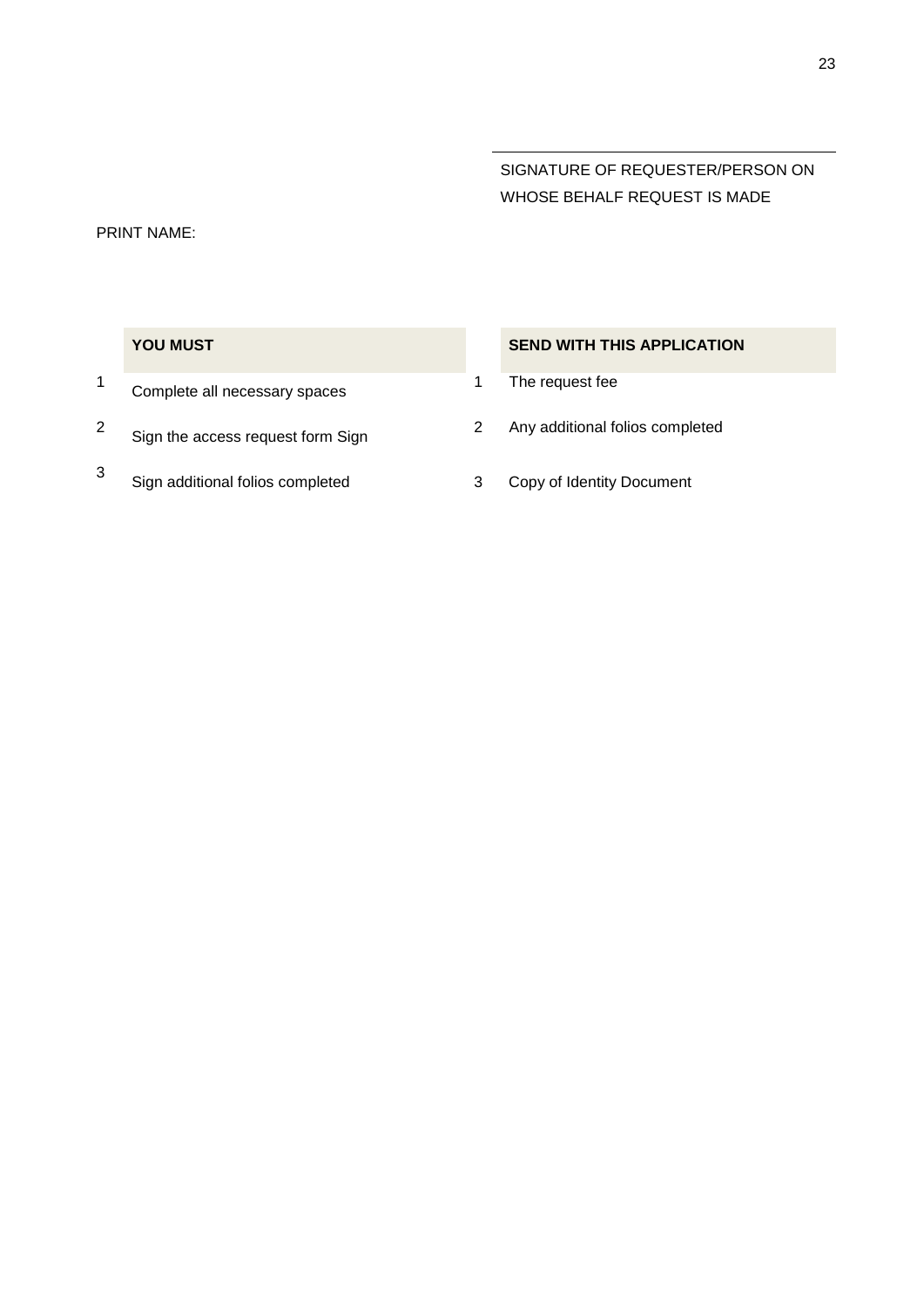# **Annexure B : FEES IN RESPECT OF PRIVATE BODIES**

<span id="page-23-0"></span>

| Description    |                                                                                        | Rand  |
|----------------|----------------------------------------------------------------------------------------|-------|
|                | The fee for a copy of the manual as contemplated in regulation $9(2)(c)$ - for every   |       |
| $\mathbf{1}$   | photocopy of an A4-size page or part thereof.                                          | 1,10  |
| $\overline{2}$ | The fees for reproduction referred to in regulation 11(1) are as follows:              |       |
| (a)            | For every photocopy of an A4-size page or part thereof                                 | 1,10  |
|                | For every printed copy of an A4-size page or part thereof held on a computer or in     |       |
| (b)            | electronic or machine readable form                                                    | 0,75  |
| (c)            | For a copy in a computer-readable form on -                                            |       |
| (i)            | stiffy disc                                                                            | 7,50  |
| (ii)           | compact disc                                                                           | 70,00 |
| (d)(i)         | For a transcription of visual images, for an A4-size page or part thereof              | 40,00 |
| (ii)           | For a copy of visual images                                                            | 60,00 |
| (e)(i)         | For a transcription of an audio record, for an A4-size page or part thereof            | 20,00 |
| (ii)           | For a copy of an audio record                                                          | 30,00 |
|                | The request fee payable by a requester, other than a personal requester, referred      |       |
| 3              | to in regulation $11(2)$                                                               | 50,00 |
| 4              | The access fees payable by a requester referred to in regulation 11(3) are as follows: |       |
| 4.1(a)         | For every photocopy of an A4-size page or part thereof                                 | 1,10  |
|                | For every printed copy of an A4-size page or part thereof held on a computer or in     |       |
| (b)            | electronic or machine readable form                                                    | 0,75  |
| (c)            | For a copy in a computer-readable form on -                                            |       |
| (i)            | stiffy disc                                                                            | 7,50  |
| (ii)           | compact disc                                                                           | 70,00 |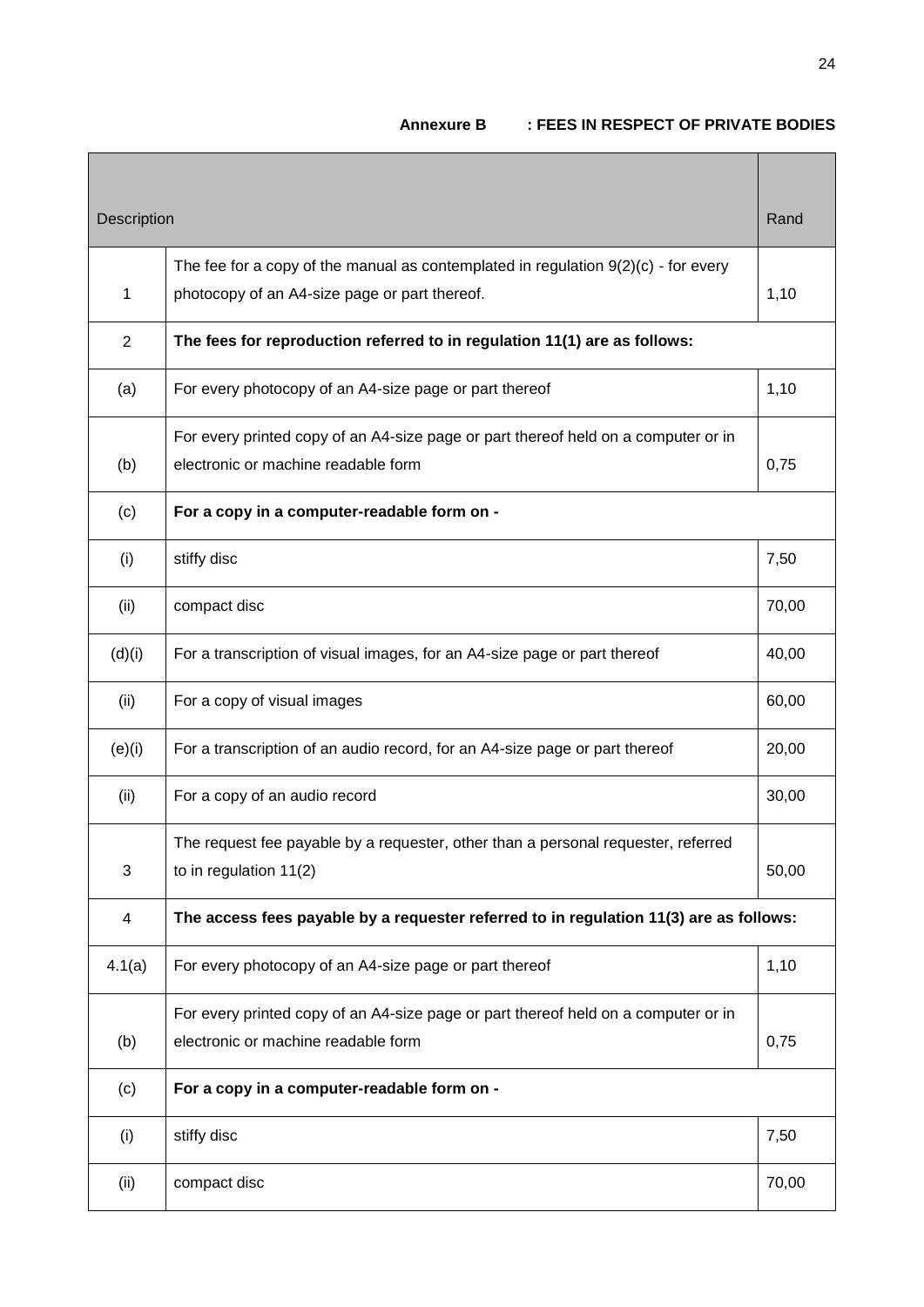| (d)(i) | For a transcription of visual images, for an A4-size page or part thereof                    | 40,00 |
|--------|----------------------------------------------------------------------------------------------|-------|
| (ii)   | For a copy of visual images                                                                  | 60,00 |
| (e)(i) | For a transcription of an audio record, for an A4-size page or part thereof                  | 20,00 |
| (ii)   | For a copy of an audio record                                                                | 30,00 |
|        | To search for and prepare the record for disclosure, R30,00 for each hour or part of an hour |       |
| (f)    | reasonably required for such search and preparation.                                         |       |
| 4.2    | For purposes of section 54(2) of the Act, the following applies:                             |       |
| (a)    | Six hours as the hours to be exceeded before a deposit is payable; and                       |       |
| (b)    | one third of the access fee is payable as a deposit by the requester.                        |       |
| 4.3    | The actual postage is payable when a copy of a record must be posted to a requester.         |       |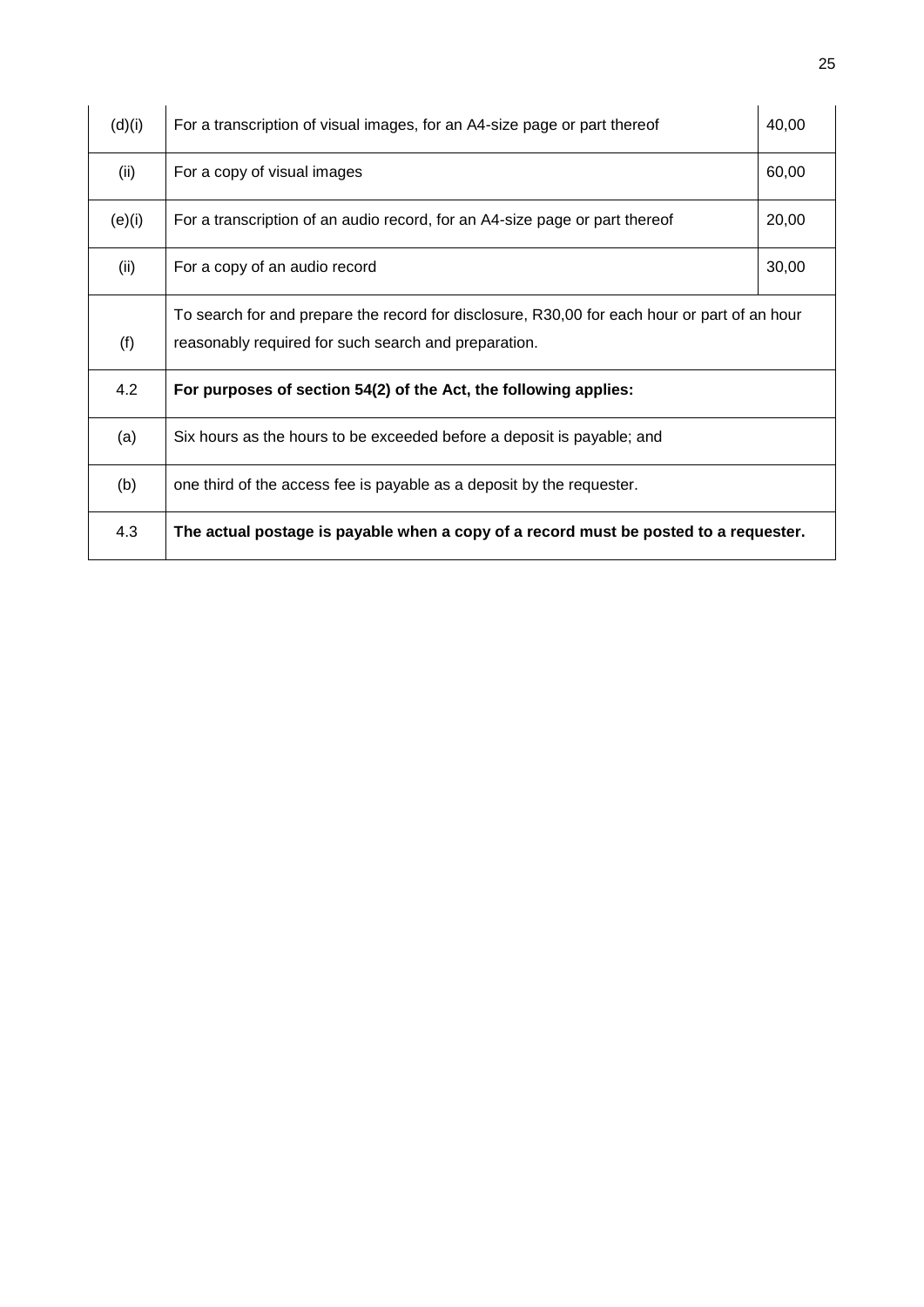# <span id="page-25-0"></span>**Annexure C - FORM 1 OBJECTION TO THE PROCESSING OF PERSONAL INFORMATION IN TERMS OF SECTION 11(3) OF THE PROTECTION OF PERSONAL INFORMATION ACT, 2013 (ACT NO. 4 OF 2013)**

# **REGULATIONS RELATING TO THE PROTECTION OF PERSONAL INFORMATION, 2018**

[Regulation 2]

*Note:* 

- 1. *Affidavits or other documentary evidence as applicable in support of the objection may be attached.*
- 2. *If the space provided for in this Form is inadequate, submit information as an Annexure to this Form and sign each page.*
- 3. *Complete as is applicable.*

| $\mathbf{A}$                                               | <b>DETAILS OF DATA SUBJECT</b> |
|------------------------------------------------------------|--------------------------------|
| Name(s) and<br>surname/registered<br>name of data subject: |                                |
| Unique Identifier/<br><b>Identity Number</b>               |                                |
| Residential, postal or<br>business address:                |                                |
|                                                            |                                |
|                                                            | Code (<br>$\mathcal{E}$        |
| Contact number(s):                                         |                                |
| Fax number / E-mail<br>address:                            |                                |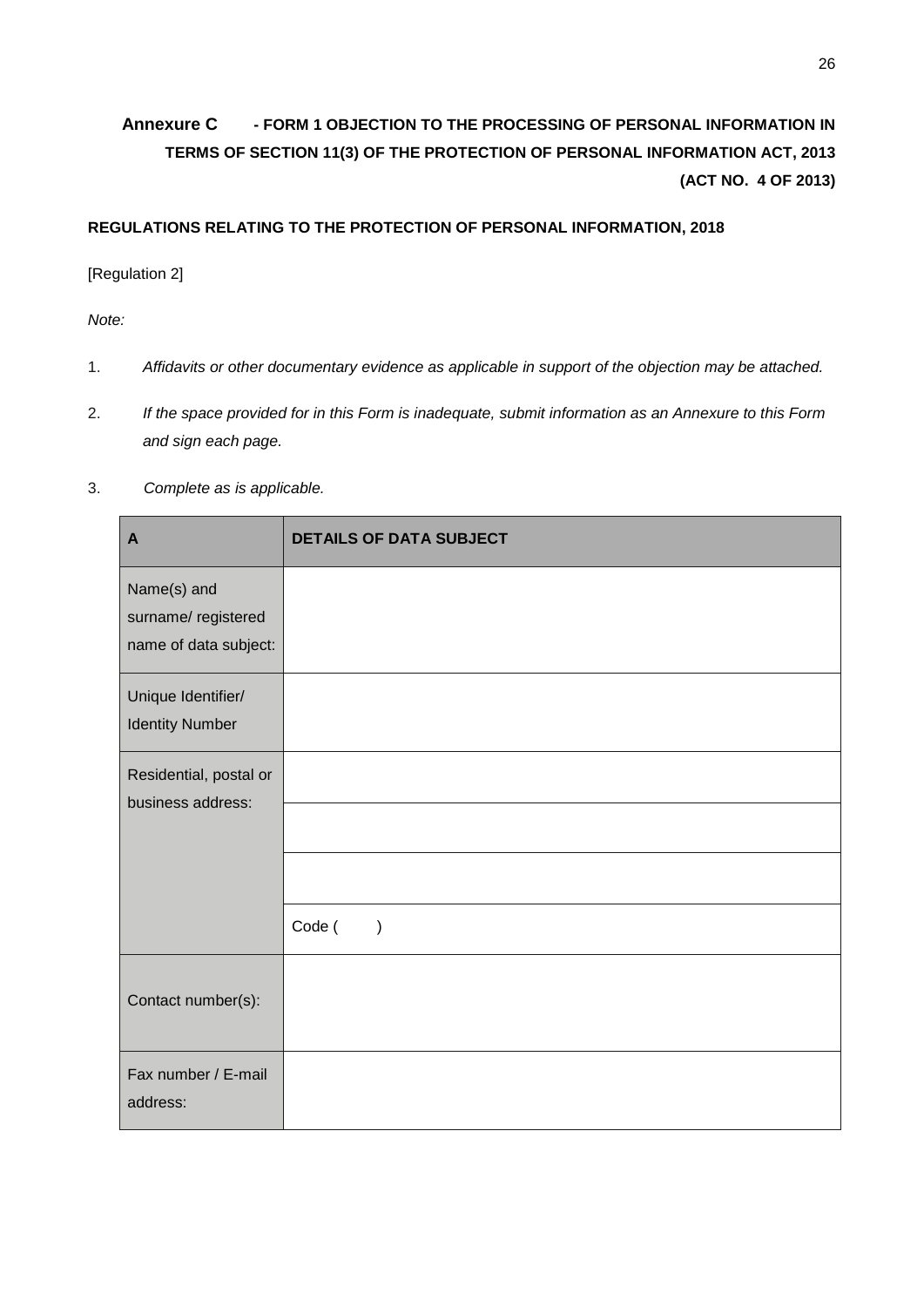| $\, {\bf B}$                                                        | DETAILS OF RESPONSIBLE PARTY                              |
|---------------------------------------------------------------------|-----------------------------------------------------------|
| Name(s) and<br>surname/ Registered<br>name of responsible<br>party: |                                                           |
| Residential, postal or<br>business address:                         |                                                           |
|                                                                     | Code (<br>$\lambda$                                       |
| Contact number(s):                                                  |                                                           |
| / E-mail address:                                                   |                                                           |
| $\mathbf c$                                                         | REASONS FOR OBJECTION IN TERMS OF SECTION 11(1)(d) to (f) |
|                                                                     | (Please provide detailed reasons for the objection)       |
|                                                                     |                                                           |
|                                                                     |                                                           |
|                                                                     |                                                           |
|                                                                     |                                                           |
|                                                                     |                                                           |
|                                                                     |                                                           |
|                                                                     |                                                           |
|                                                                     |                                                           |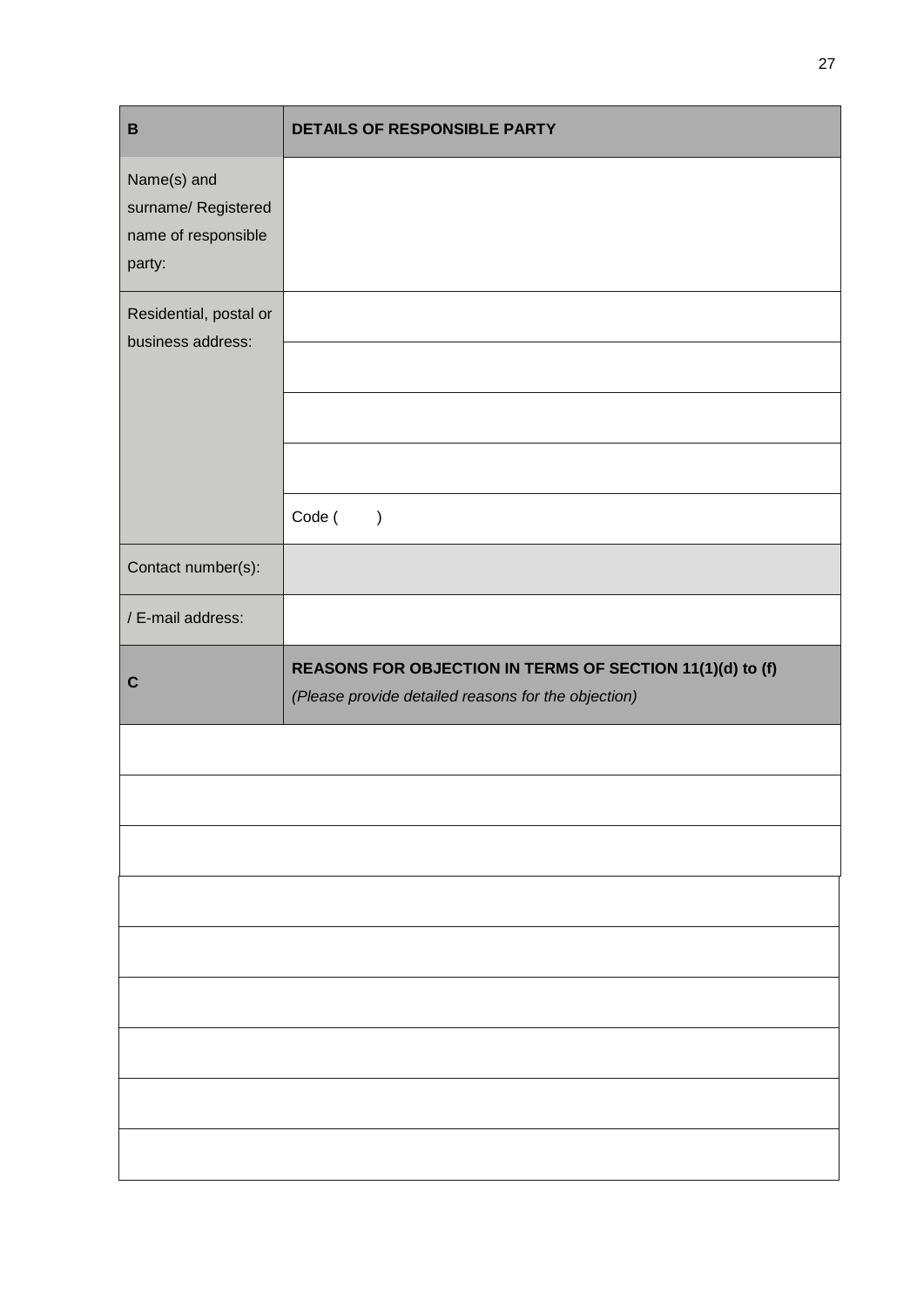28

Signature of data subject/designated person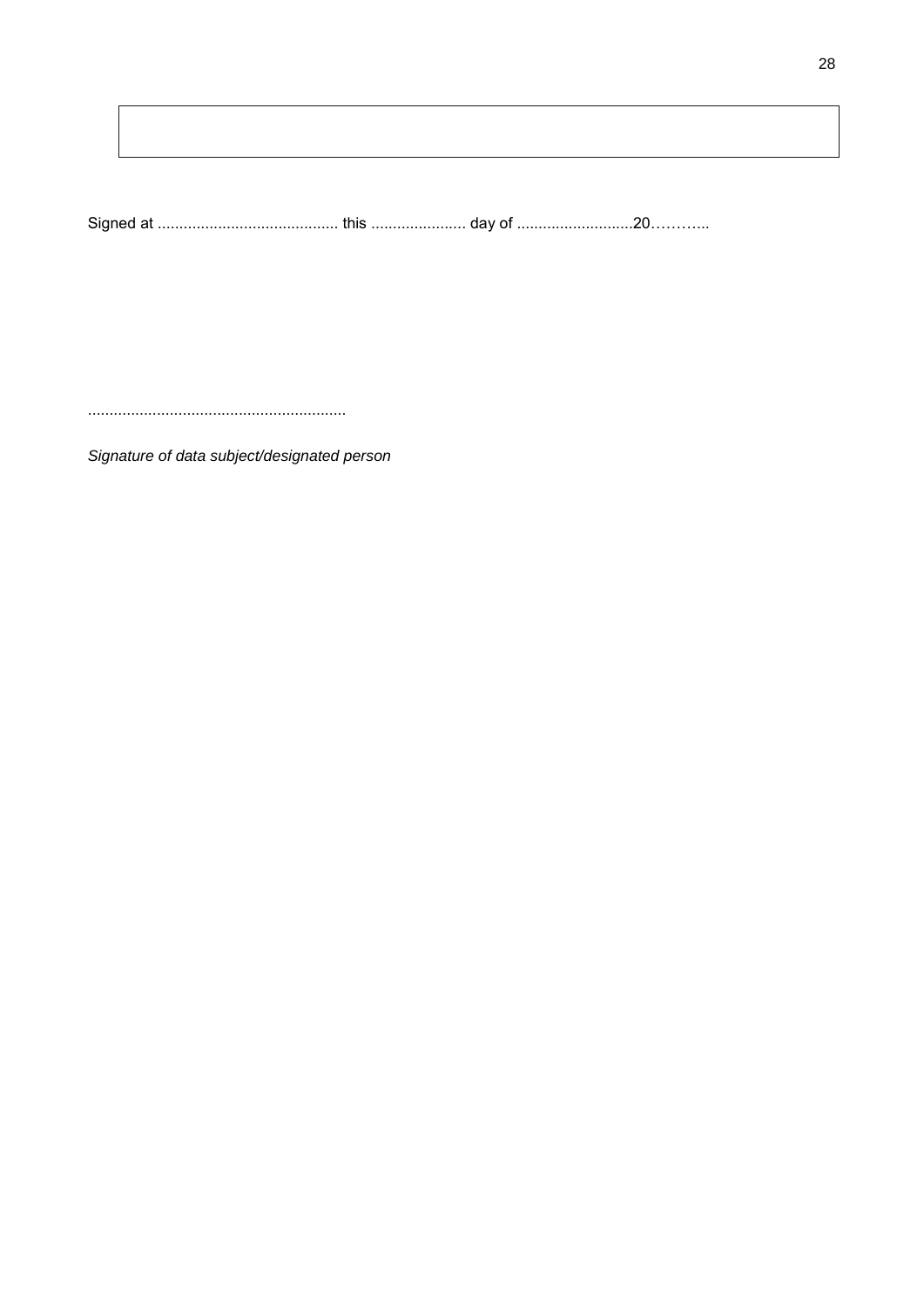# **Annexure D - FORM 2**

# <span id="page-28-0"></span>**REQUEST FOR CORRECTION OR DELETION OF PERSONAL INFORMATION OR DESTROYING OR DELETION OF RECORD OF PERSONAL INFORMATION IN TERMS OF SECTION 24(1) OF THE PROTECTION OF PERSONAL INFORMATION ACT, 2013 (ACT NO. 4 OF 2013)**

# **REGULATIONS RELATING TO THE PROTECTION OF PERSONAL INFORMATION, 2018**

[Regulation 3]

*Note:* 

- *1. Affidavits or other documentary evidence as applicable in support of the request may be attached.*
- *2. If the space provided for in this Form is inadequate, submit information as an Annexure to this Form and sign each page.*
- *3. Complete as is applicable.*

Mark the appropriate box with an "x".

### **Request for:**



Correction or deletion of the personal information about the data subject which is in possession or under the control of the responsible party.

Destroying or deletion of a record of personal information about the data subject which is in possession or under the control of the responsible party and who is no longer authorised to retain the record of information.

| A                       | <b>DETAILS OF THE DATA SUBJECT</b> |
|-------------------------|------------------------------------|
| Name(s) and surname     |                                    |
| / registered name of    |                                    |
| data subject:           |                                    |
|                         |                                    |
|                         |                                    |
| Unique identifier/      |                                    |
| <b>Identity Number:</b> |                                    |
| Residential, postal or  |                                    |
| business address:       |                                    |
|                         |                                    |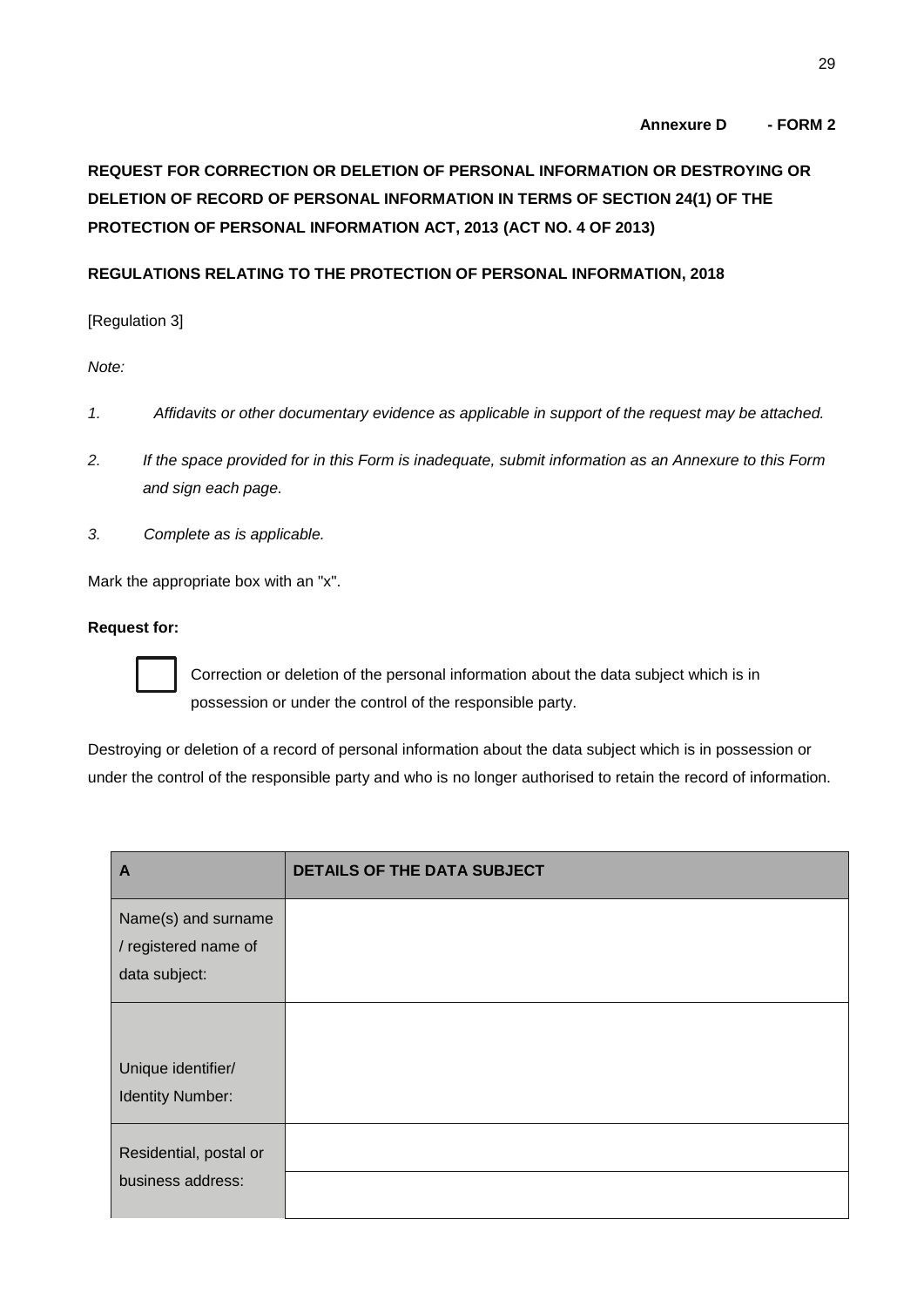|                                                                   | Code (<br>$\big)$                                                    |
|-------------------------------------------------------------------|----------------------------------------------------------------------|
| Contact number(s):                                                |                                                                      |
| Fax number/E-mail<br>address:                                     |                                                                      |
| $\, {\bf B}$                                                      | DETAILS OF RESPONSIBLE PARTY                                         |
| Name(s) and surname<br>/ registered name of<br>responsible party: |                                                                      |
| Residential, postal or<br>business address:                       |                                                                      |
|                                                                   |                                                                      |
|                                                                   | Code (<br>$\lambda$                                                  |
| Contact number(s):                                                |                                                                      |
| E-mail address:                                                   |                                                                      |
| $\mathbf C$                                                       | INFORMATION TO BE CORRECTED/DELETED/ DESTRUCTED/<br><b>DESTROYED</b> |
|                                                                   |                                                                      |
|                                                                   |                                                                      |
|                                                                   |                                                                      |
|                                                                   |                                                                      |
|                                                                   |                                                                      |
|                                                                   |                                                                      |